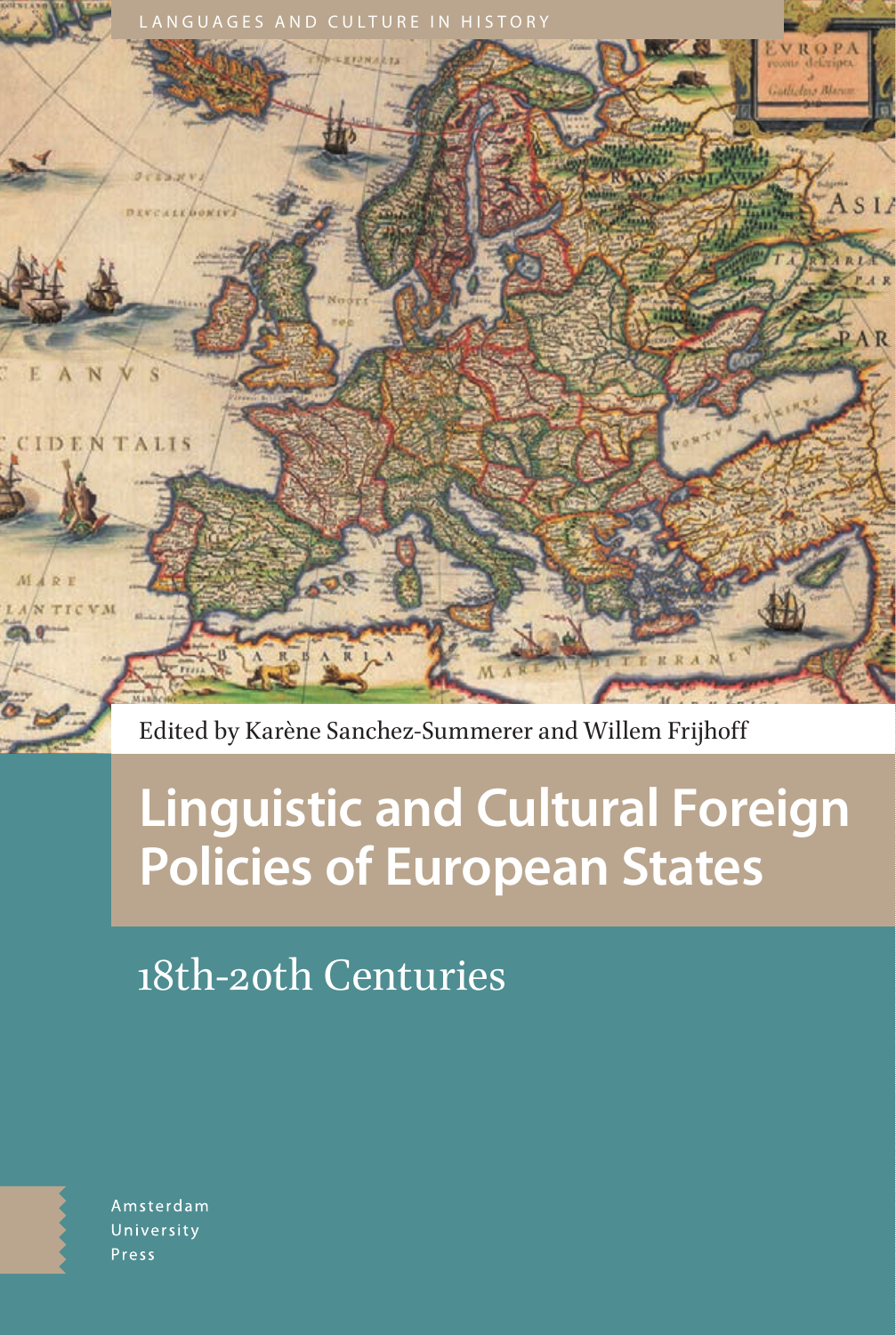Linguistic and Cultural Foreign Policies of European States, 18th – 20th Centuries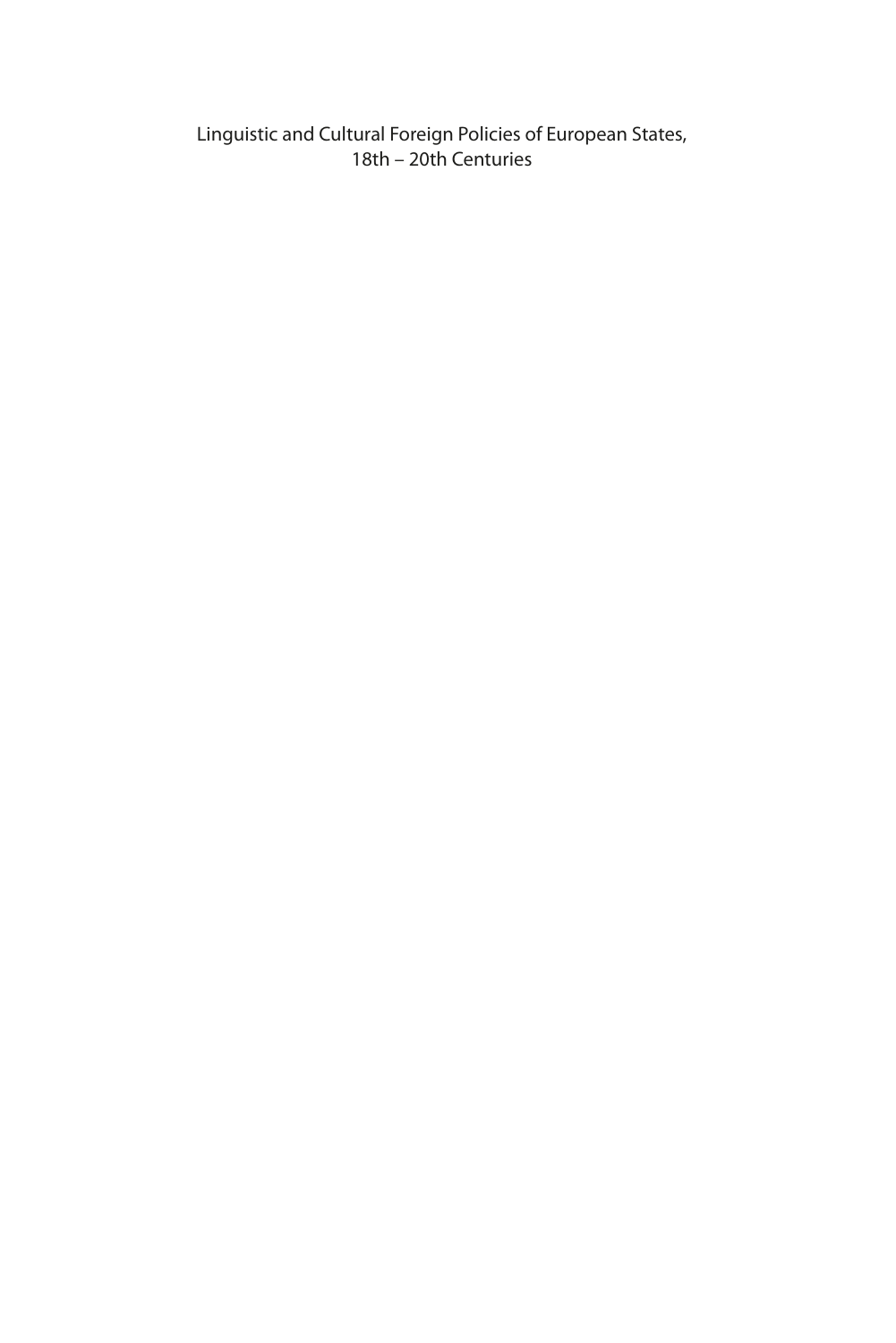### **Languages and Culture in History**

This series studies the role foreign languages have played in the creation of the linguistic and cultural heritage of Europe, both western and eastern, and at the individual, community, national or transnational level.

At the heart of this series is the historical evolution of linguistic and cultural policies, internal as well as external, and their relationship with linguistic and cultural identities.

The series takes an interdisciplinary approach to a variety of historical issues: the diffusion, the supply and the demand for foreign languages, the history of pedagogical practices, the historical relationship between languages in a given cultural context, the public and private use of foreign languages – in short, every way foreign languages intersect with local languages in the cultural realm.

#### *Series Editors*

Willem Frijhoff, Erasmus University Rotterdam Karène Sanchez-Summerer, Leiden University

#### *Editorial Board Members*

Gerda Hassler, University of Potsdam Douglas A. Kibbee, University of Illinois at Urbana-Champaign Marie-Christine Kok Escalle, Utrecht University Joep Leerssen, University of Amsterdam Nicola McLelland, The University of Nottingham Despina Provata, National and Kapodistrian University of Athens Konrad Schröder, University of Augsburg Valérie Spaëth, University of Paris III: Sorbonne Nouvelle Javier Suso López, University of Granada Pierre Swiggers, KU Leuven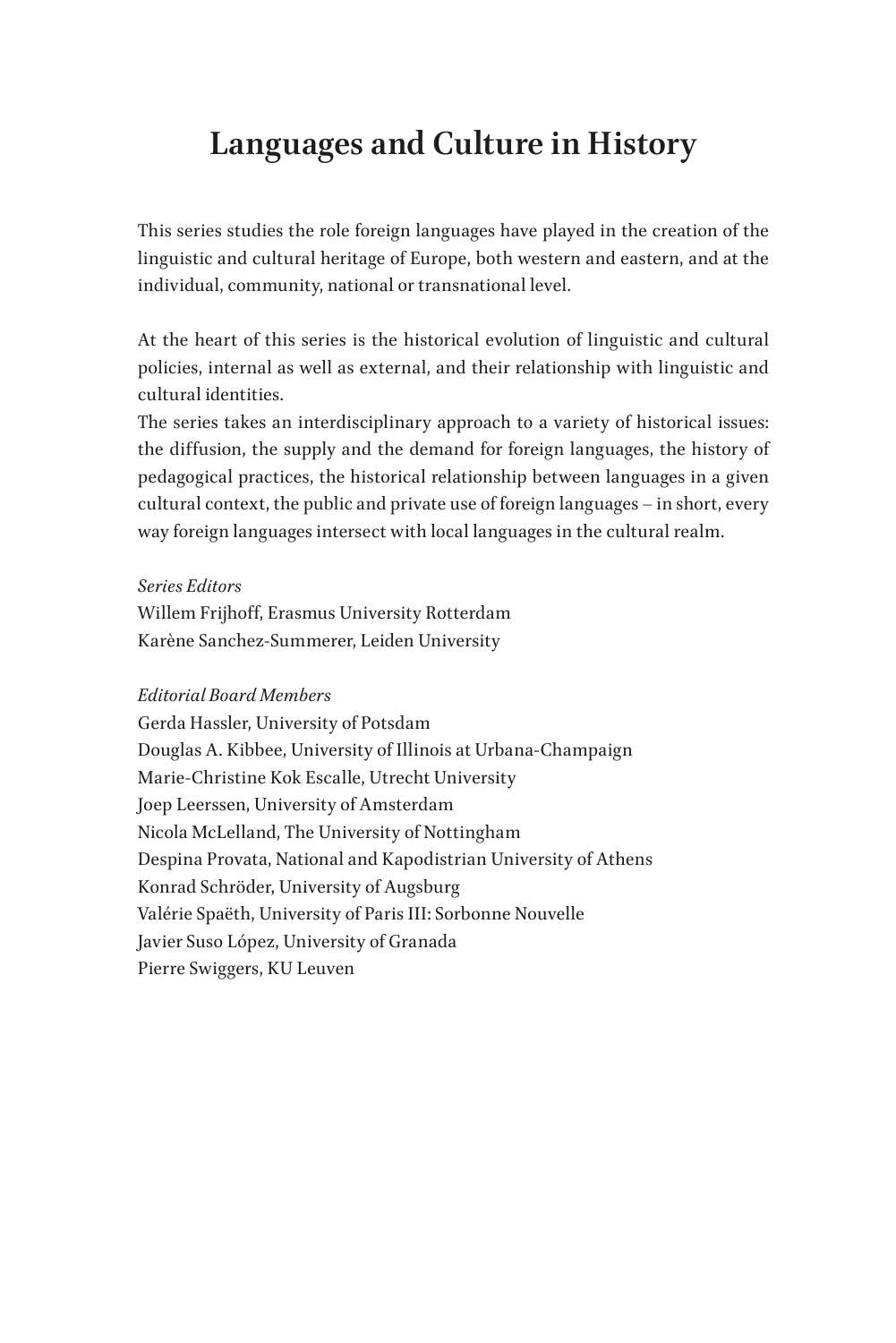## Linguistic and Cultural Foreign Policies of European States

*18th – 20th Centuries*

*Edited by Karène Sanchez-Summerer and Willem Frijhoff*

Amsterdam University Press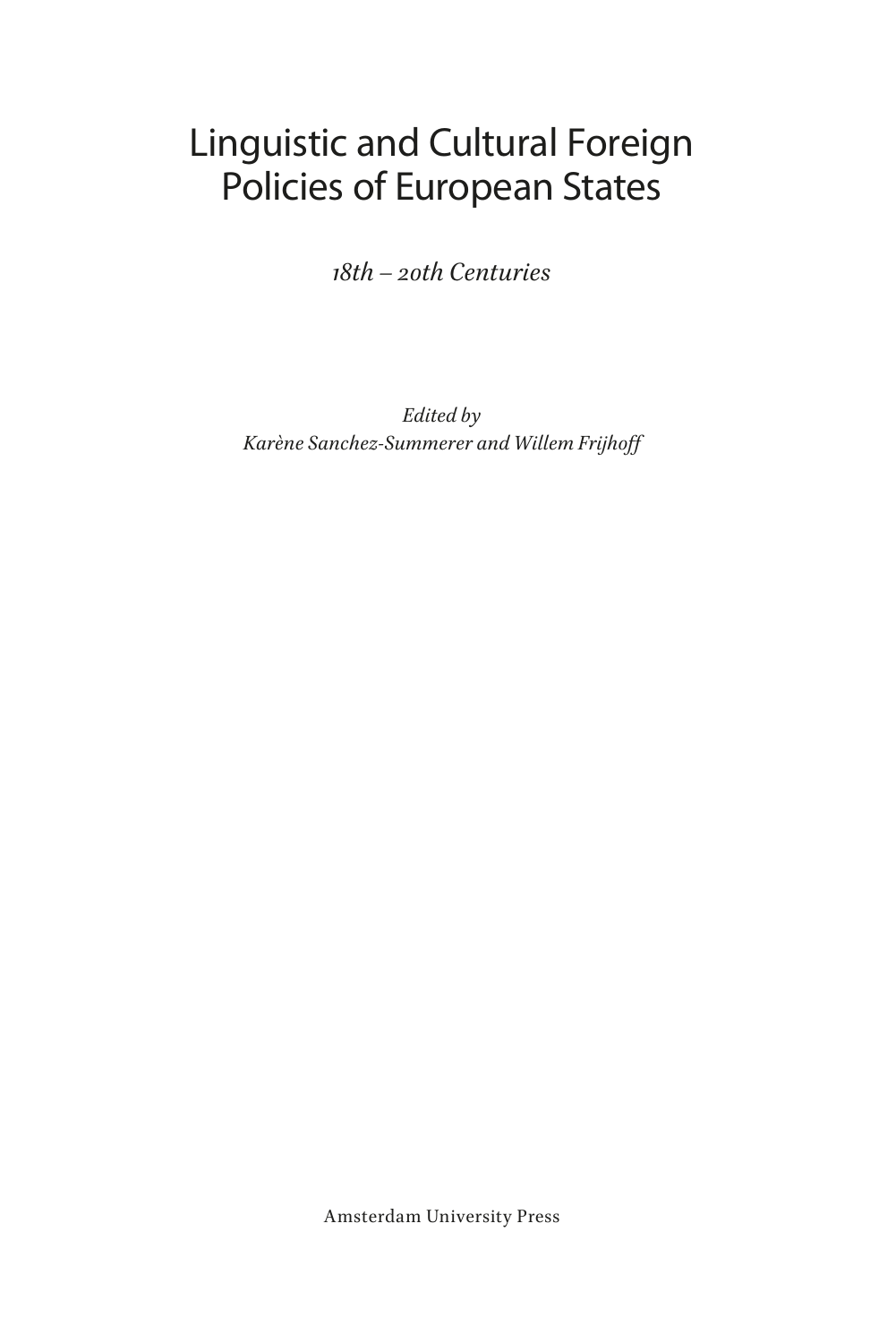Cover illustration: 'Europa recens descripta à Guilielmo Blaeuw', in Willem Janszoon Blaeu and Joan Blaeu, *Novus Atlas Blaeu*, Amsterdam: Van der Hem 1630-1662, Vol. 22 plate 11. Scale ca. 1:15.000.000. Coloured copper engraving with gold plating in the place markers. Österreichische Nationalbibliothek, Kartensammlung, Signatur 389.030-F.K.22. Reprint by ADEVA Akademische Druck- und Verlagsanstalt Graz.

Cover design: Coördesign, Leiden Lay-out: Crius Group, Hulshout

Amsterdam University Press English-language titles are distributed in the US and Canada by the University of Chicago Press.

isbn 978 94 6298 060 0 e-isbn 978 90 4852 999 5 DOI 10.5117/9789462980600 nur 610 / 697

© Karène Sanchez-Summerer and Willem Frijhoff / Amsterdam University Press B.V., Amsterdam 2017

All rights reserved. Without limiting the rights under copyright reserved above, no part of this book may be reproduced, stored in or introduced into a retrieval system, or transmitted, in any form or by any means (electronic, mechanical, photocopying, recording or otherwise) without the written permission of both the copyright owner and the author of the book.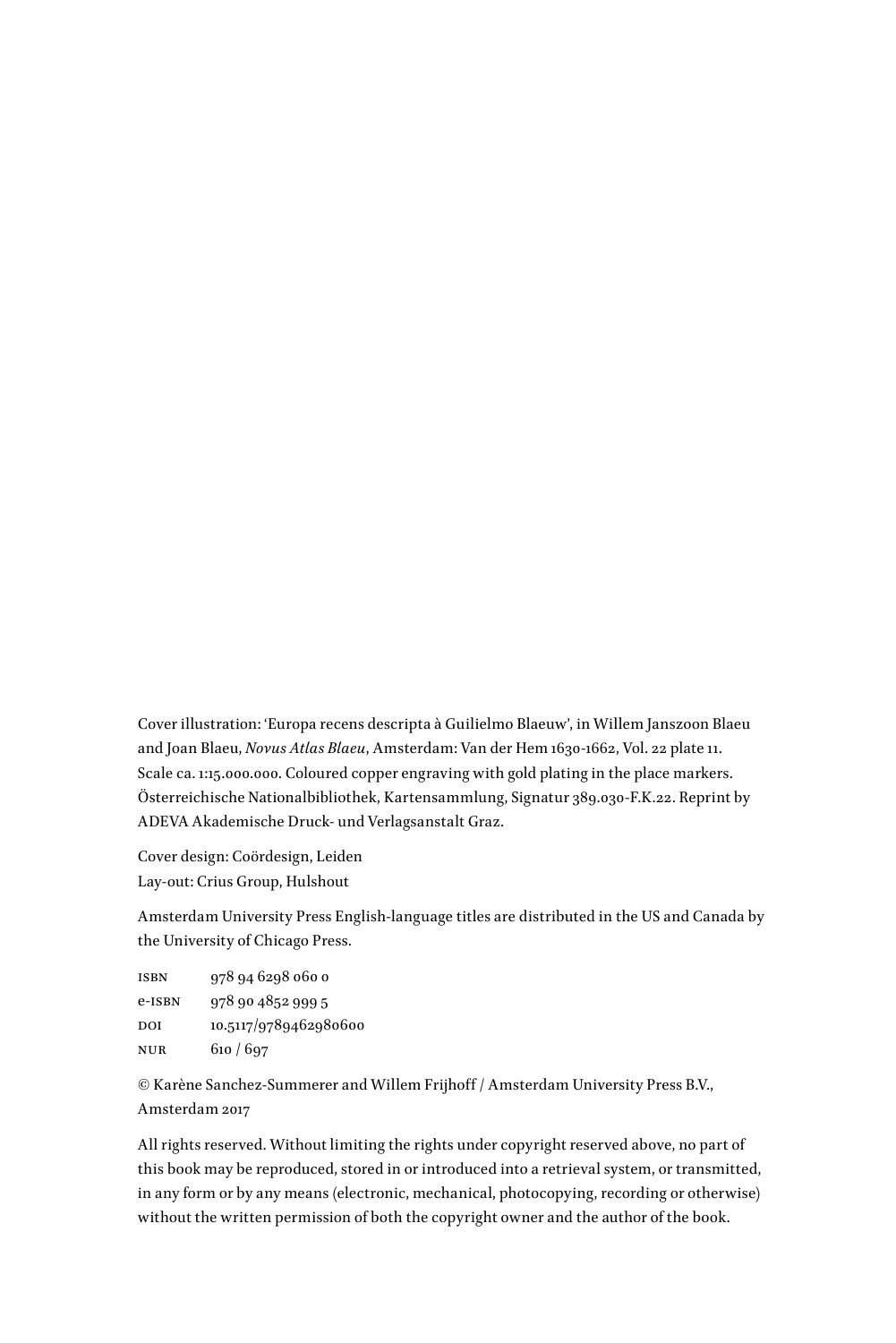### **Table of Contents**

| Introduction   |                                                                                                                                                                                                                       | 7   |
|----------------|-----------------------------------------------------------------------------------------------------------------------------------------------------------------------------------------------------------------------|-----|
|                | Pascale Rabault-Feuerhahn                                                                                                                                                                                             |     |
| $\mathbf{1}$   | External linguistic politics and policies in the German-<br>speaking countries of Central Europe in early modern times<br>and in the nineteenth century<br>With some references to the present age<br>Konrad Schröder | 25  |
| 2              | German global soft power, 1700-1920<br>Nicola McLelland                                                                                                                                                               | 45  |
| 3              | French as a polemical language for Russian writers in the age of<br>Nicholas I<br>Derek Offord                                                                                                                        | 69  |
| $\overline{4}$ | The external cultural and linguistic policy of the Italian<br>government in the Mediterranean region and the issue of the<br>National Association for Aid to Missionaries (1886-1905)<br>Paolo Pieraccini             | 91  |
| 5              | Expansion du français et des manières françaises en Europe<br>aux dix-septième et dix-huitième siècles<br>Résultat d'une politique royale extérieure ou effet d'un certain<br>prestige?<br>Henri Besse                | 113 |
| 6              | Literary translation as a foreign language policy tool<br>The case of Russia, mid-eighteenth - early nineteenth centuries<br>Vladislav Rjéoutski                                                                      | 139 |
| 7              | L'usage diplomatique de la langue française, instrument de la<br>puissance?<br>Lucien Bély                                                                                                                            | 157 |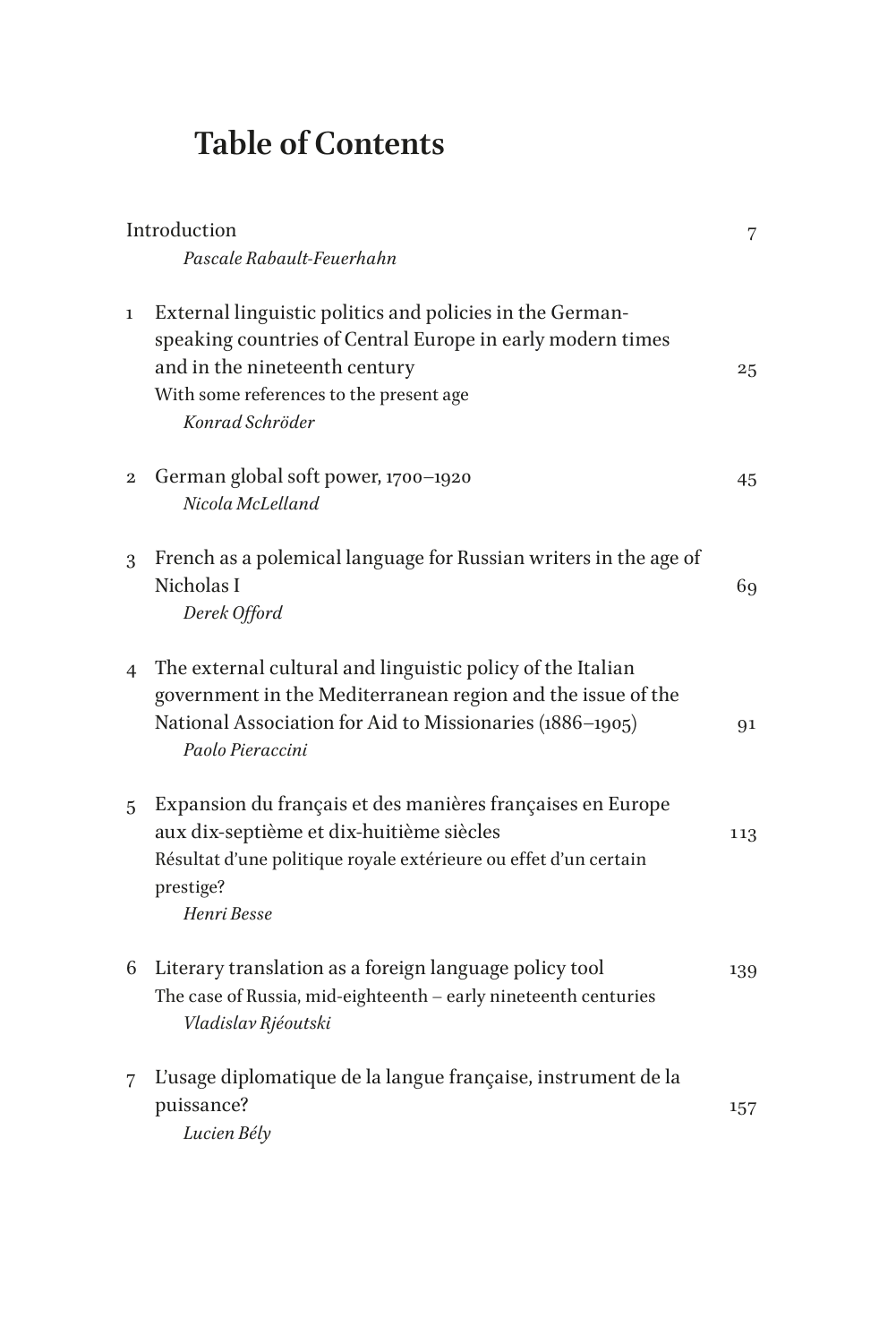| 8 The political implications of the idea of <i>génie de la langue</i> in |     |
|--------------------------------------------------------------------------|-----|
| the seventeenth and eighteenth centuries                                 | 179 |
| Gilles Siouffi                                                           |     |

[Index](#page--1-0) 199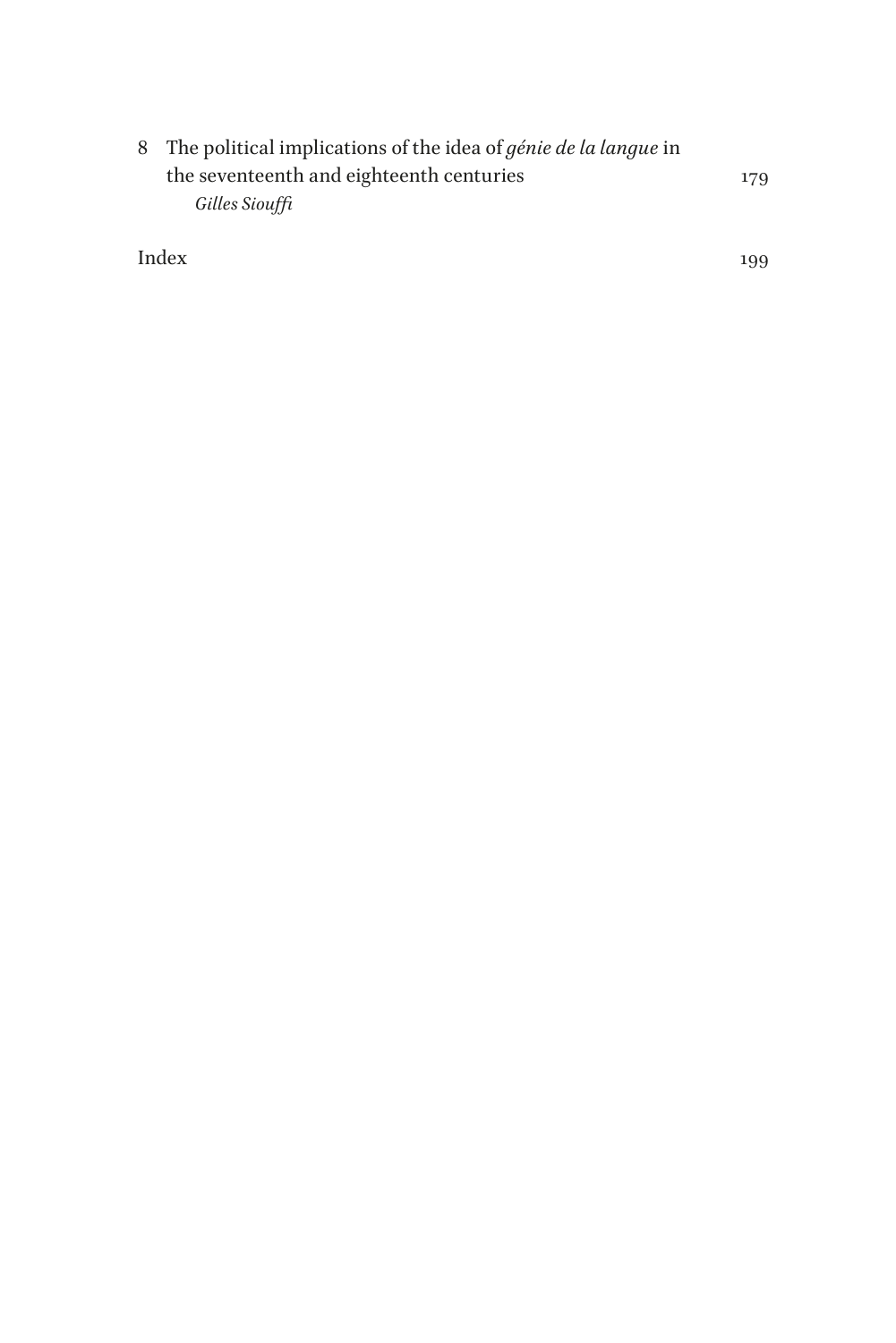### <span id="page-7-0"></span>**Introduction**

*Pascale Rabault-Feuerhahn\**

Sanchez-Summerer, Karène & Willem Frijhoff (eds.), *Linguistic and Cultural Foreign Policies of European States: 18th – 20th Centuries*. Amsterdam: Amsterdam University Press, 2017.

DOI: 10.5117/9789462980600/intro

#### **introduction (english version)**

When considering the linguistic and cultural policies of European states, the historian might expect to find plenty of concrete material: guidelines and orders, debates and treaties, recommendations from experts. Such sources do exist of course, but it very soon becomes obvious that the situations exceed the written evidence. The internal linguistic and cultural policies of states are fairly easily defined. For a long time language and culture have been considered as a cement that binds the state: to make laws and take measures to promote linguistic unity or to mark a respect for local cultures and languages was a legitimate and even natural instrument of the exercise of power. External policies, on the other hand, are far more vague. The era of the official promotion of national languages and cultures beyond borders is, in fact, very recent. A quick look at the dates when the cultural institutes of different countries were founded is enough to convince us. The *Alliance française* (1883) and the *Società Dante Alighieri* (1889) are looked on as pioneers. It was especially between 1930 and the beginning of the 1950s that the movement really got going: the *Balassi Institute* was created at the beginning of this wave (in 1927), before the *British Council* (1934), *Pro Helvetia* (1939), the *Danske Kulturinstitut* (1940), the *Svenska Institut* (1945), and the *Goethe Institut* (1951). The late 1980s and 1990s saw the movement to found linguistic and cultural institutes reach its peak with the *Instituto Cervantes* (1991), the *Istituto Camoes* (1992), the *Icelandic Language Institute* (1985), and the *Österreich Institut* (1997).

Naturally the diffusion of language and culture does not come down to the existence of such institutions. Nevertheless, they are a sign of the

UMR 8547 Pays germaniques: transferts culturels; CNRS/École normale supérieure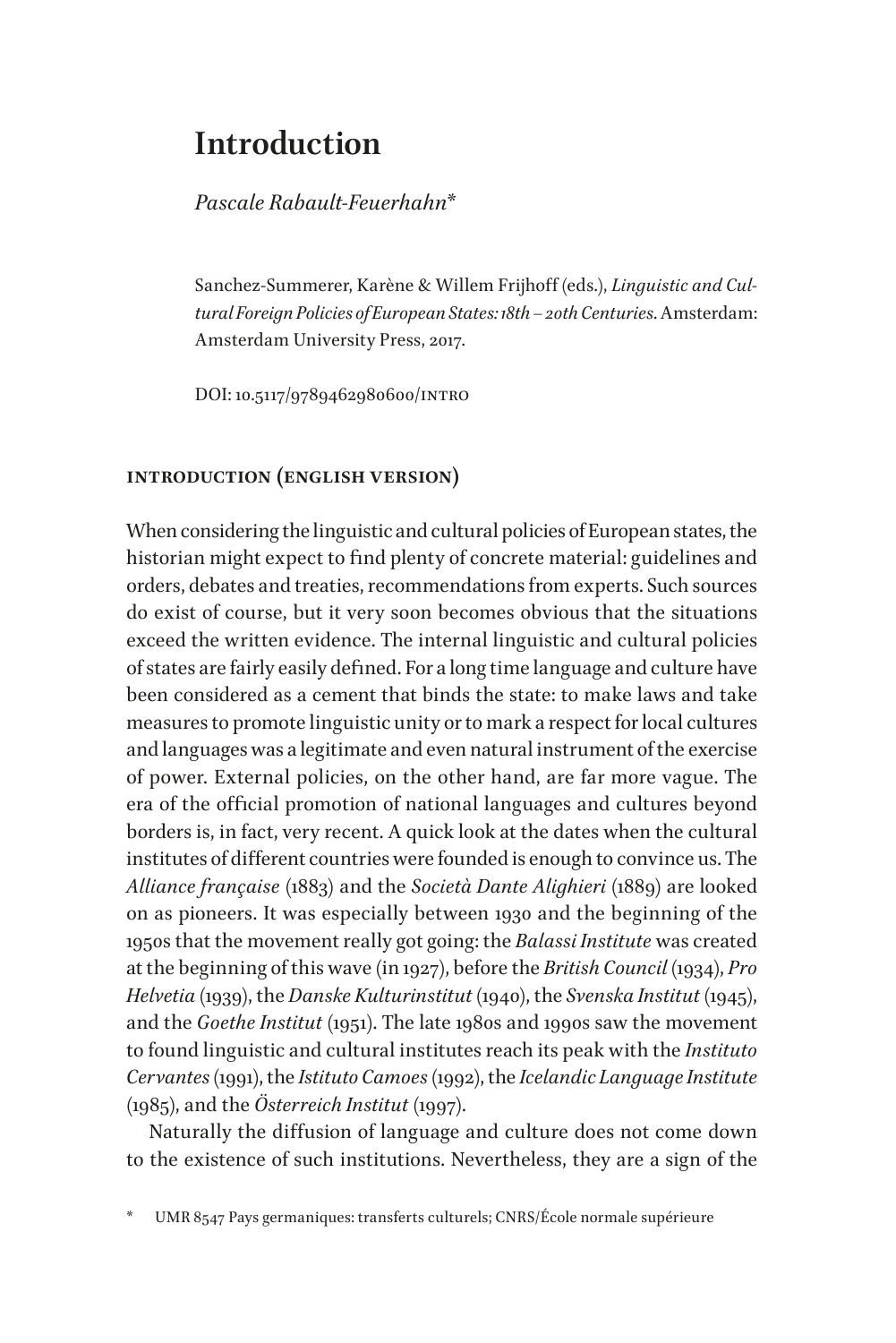existence of a policy that is systematic and endorsed – and especially one that is accepted and recognized as legitimate by the countries that accommodate them on their soil. It is hardly surprising therefore that the period after the Second World War – a period of peace, prosperity, territorial stability, and hope of a common European future – should be a privileged period in this context. But what about previous periods?

The long, unofficial, and even secret dimension of the linguistic and cultural external policies of European states can perhaps explain why historians spurned a research subject that seemed too elusive. This volume is the result of just the opposite feeling: these policies are worthy of attention precisely because of their elusive nature. This leads us to imagine what sources can be mobilized, and so challenge the very notion of 'policy': its shape, its means of communication, and even its purpose.

Cultural and linguistic policies concern entities – culture and language – that are embedded in what is human, and are therefore evolving. If it is indeed individuals who give substance to them, they nevertheless proceed from collective practices that are firmly anchored. Although these practices are not fixed forever, to want to define the moment, the form, and the direction of the way they change always meets with fierce resistance. In order to grasp this tension between dynamics and inertia – and at the same time the complex interplay between the philosophical, economic, sociological, and anthropological factors that participate in this evolution – we must take time. Meeting this requirement, this volume covers two whole centuries, from the treaties of Utrecht and Rastatt (1713 and 1714) to the First World War. Corresponding to major diplomatic upheavals – the two treaties are generally considered as having confirmed French as the language of diplomacy – these chronological milestones are, moreover, good observation posts for the relation between *general* foreign policy and the *cultural and linguistic* external policies of European states.

#### **What language are we speaking of?**

As languages and cultures are constantly evolving, the study of linguistic and cultural policies requires a clear vision of the sociolinguistic context in which they are embedded, in order to avoid misunderstandings and anachronisms. This observation is useful even for a *lingua franca* like Latin which, often mixed with local languages, took varied forms according to place and context. As early as the seventeenth century, the Germans were proud of their Latin as being supposedly purer than that of their French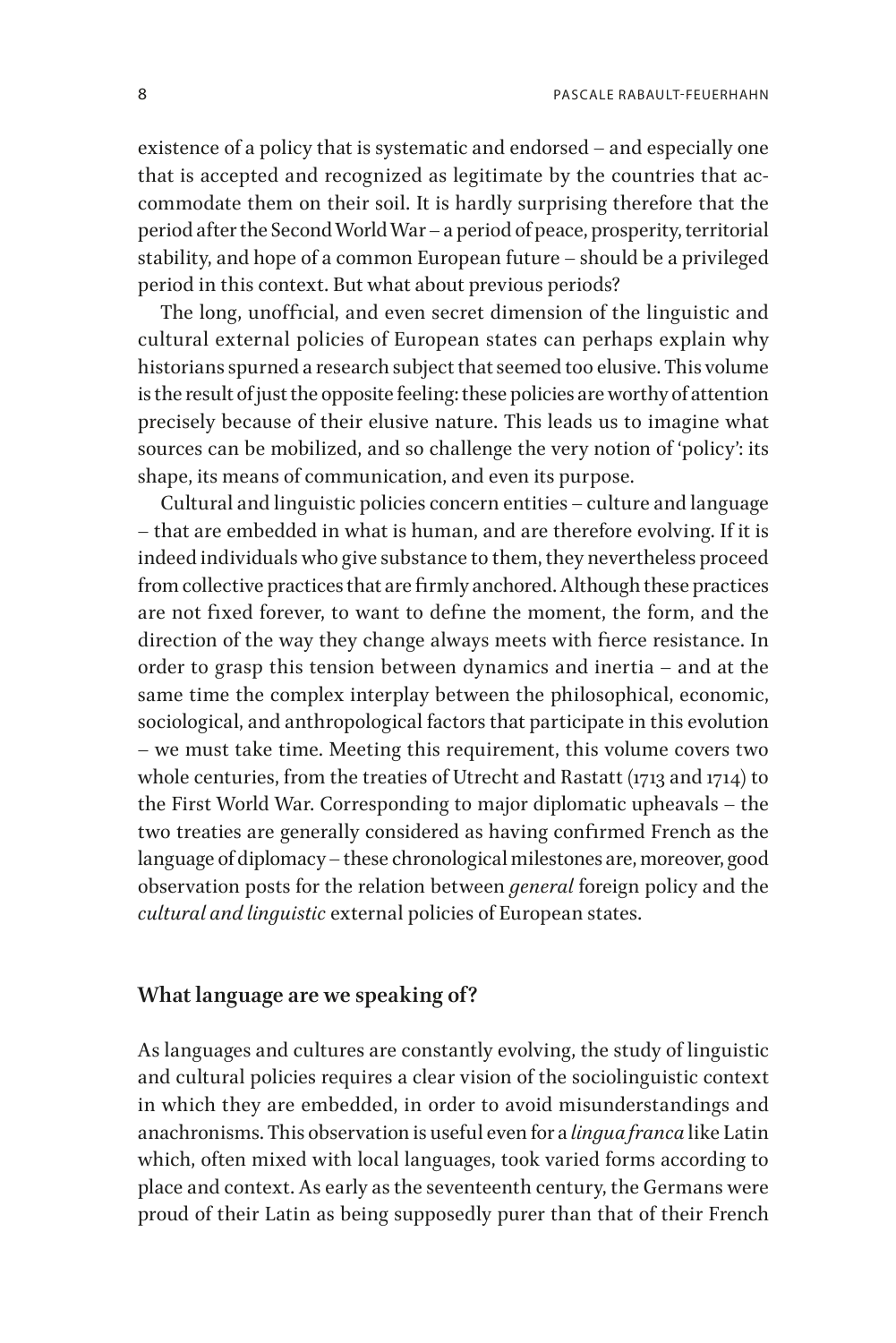neighbours. As Henri Besse reminds us, Ferdinand Brunot was to impute the use of French in the negotiations for the treaties of Münster and Nijmegen to the lesser mastery of Latin of the French plenipotentiaries – counter to the idea according to which it was a deliberate policy on the part of Louis xiv.

'National' languages also need to be defined precisely in order to understand the issues and the dynamics of their export. For example, how can one approach the cultural influence of French outside the borders of France in the eighteenth century without knowing the status of the language in France itself, in particular the sociological and geographical distribution of its use compared with that of regional languages? National languages were the result of a standardization process and of long-term linguistic policies whose terms varied according to the states and their organization. The policy concerning the French language under the *Ancien Régime* has very little in common with that conducted under the Third Republic. A federal republic will not organize its linguistic policy in the same way as a centralized republic; according to its policy of territorial integration, a kingdom or an empire will apprehend the linguistic diversity of its territories in different manners. Finally the acquisition of colonies obliges the colonizing state to rethink the presence of its national language. The contribution of Nicola McLelland shows the direct impact of the changes of political regime in the spread of the German language beyond its borders. If this influence was for a long time dependent on circumstances – linked, for example, to migratory movements – the unification of Germany marked a turning point. The new Wilhelmine Empire initiated an active external linguistic policy via the networks of German schools abroad; in the colonies, this policy was expressed with increased determination at the turn of the nineteenth and twentieth centuries.

The contributions gathered here are proof that, in every situation of cultural transfer, everything that circulates is subject to a series of transformations. To promote a language abroad, we leave it to an archetype – necessarily artificial and fantasized – of this language. So there is already a prior selection process. If the language itself does not lend itself to division, it is never the whole range of linguistic practices that circulates. One language is exported as the favourite language of communication, another as the language of negotiation, another as a literary language. In all cases the social image of the idiom in question – in its home country as in the one where it arrives – determines the possibility and the forms of its export. Retracing the varying uses of French and English in the German-speaking countries of Central Europe in the eighteenth and nineteenth centuries, Konrad Schröder underlines the force of political decisions in the construction of the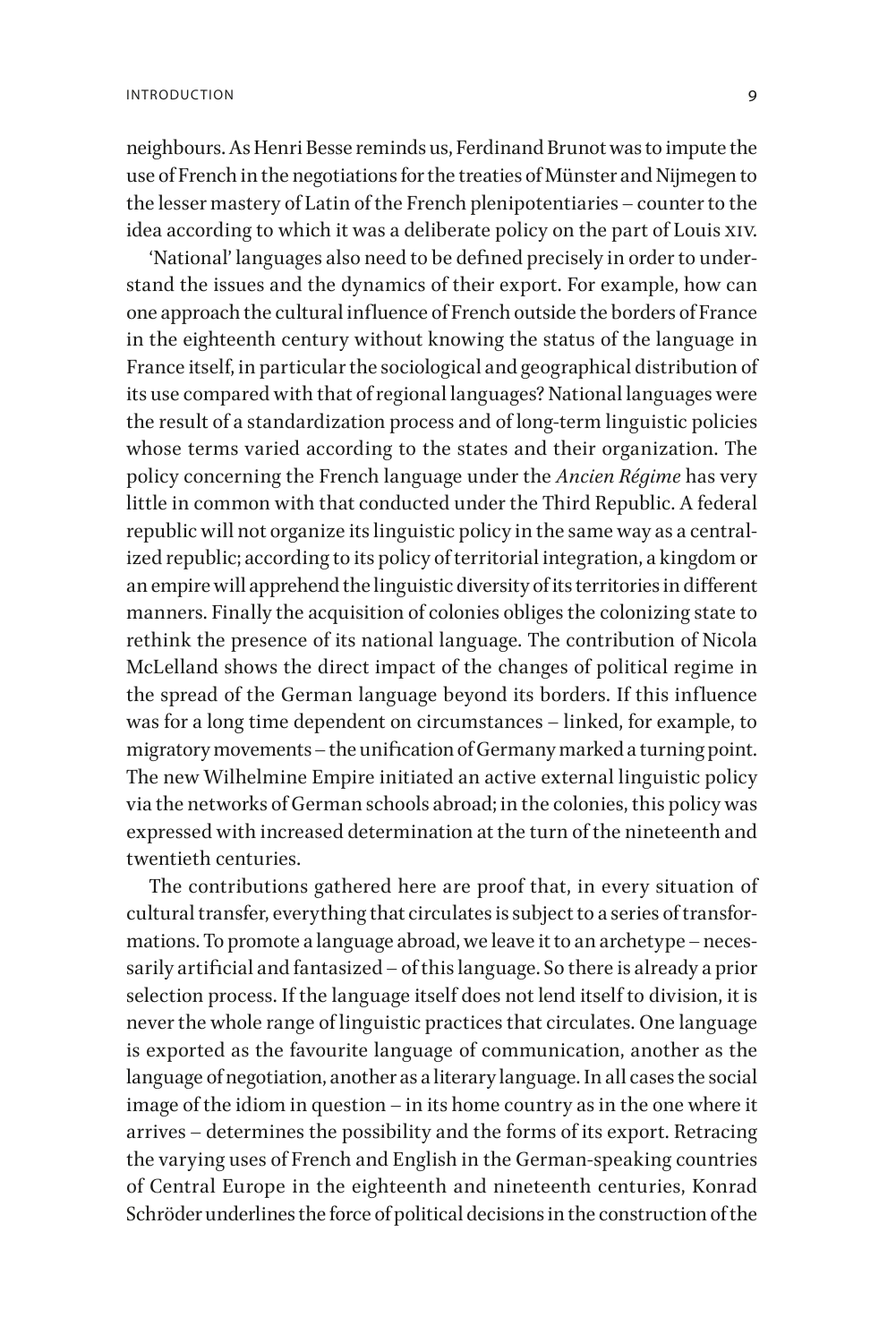images and usages of languages, which vary considerably from one area to another – the Austro-Hungarian Empire is not the Holy Roman Empire – as they do in time. If French was, at least unofficially, the privileged language of diplomatic negotiations from the seventeenth century onwards, it is because of the anticipation of the prominent role France was to play on the European stage. On the other hand, after 1870, Prussia made this language disappear from secondary education as it was considered that of the hereditary enemy.

#### **Performativity**

Whether the representation of the language coincides with reality is unimportant: what counts is the dynamic it provokes (or not). The notion of *génie de la langue* ('the unique character of the language') is a perfect example of this. Even if the *génie* attributed to a language is the result of a learned and philosophical version of a cliché or a moral judgement, it has nonetheless a performative force. Gilles Siouffi follows the tortuous evolution of this notion through to the threshold of the nineteenth century in order to understand what type of collective identity it was supposed to promote, at a time prior to the nation states. Leading inevitably to the question of the connection between language and people, the notion of génie de la langue is proof of the struggle within European thought between particularism and universalism, rationalism and mysticism. Through its insistence on linguistic idiosyncrasies, it favours a typological and characteristic approach. But, assuming the homogenous and trans-historic nature of languages, it also served as a counterweight to rationalist and historical comparative explanations of their formation and their differentiation.

The notion of *génie français* plays an important role in the argumentation developed by Ferdinand Brunot to prove that the spread of French in Europe was less the result of an active policy on the part of the French monarchs than of the prestige of a language associated with a whole *art de vivre* and polished by a centuries-old work of standardization. The performative effects of the 'génie' associated with a language are perfectly obvious here. What is more, Henri Besse indicates that the term as used by Brunot has for synonyms *vertu* ('virtue') and *force* ('strength').

But if both the popular and the learned representations of a language are a driving force for its export, it is because they resonate with the needs of the receiving culture. The intensive use of French by Russian elites from the mid-eighteenth to the mid-nineteenth centuries can be explained largely by the prestigious and aristocratic image of the language. But we need to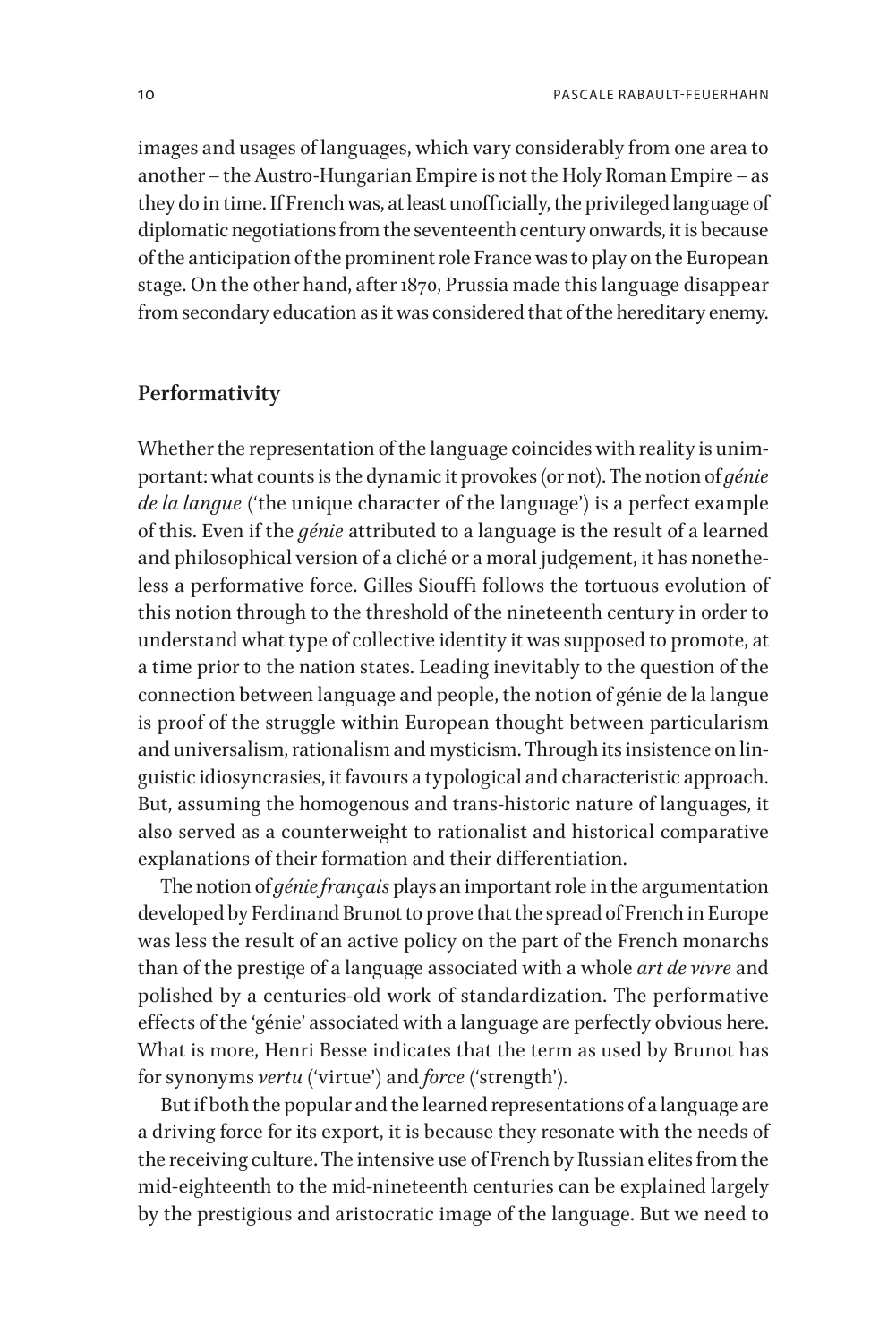go further in our analysis. Because of practice, the sociolinguistic uses of French made it a favoured vehicle in the eyes of Russian writers who wanted to address the elites of Western Europe as well as of Russia. Thus Derek Offord invites us not to reduce the use of French to a mere infatuation. The varied and even opposing political messages whose spread it served seem rather the result of veritable strategies that need to be analysed in detail.

Often, the correlation between linguistic spread and cultural diffusion means nothing more than the fact that mastery of a language is a necessary condition to access a culture expressed in that language. The performative dimension of the representations and the imagination associated with a language tend to make complex this broad outline, remembering that the reverse is true too: the degree of familiarity with a culture (by means of the image we have of it, the circulation of translations, the importation of material goods, and so on) is often the motor of linguistic diffusion.

#### **Agents and factors of linguistic and cultural influence**

The same attention must therefore focus on the situation of the language in the context of its departure and that of its export/import. Finally – but the same can be said of all trans-national history – the policies of cultural and linguistic influence can really only be controlled by varying the focus between the local, regional, national, and trans-national scales. Behind linguistic *policies*, it is the *usage* which is at work; and the latter is part of a territoriality whose contours vary according to the period, the political regime, and the questions being considered. The French productions in Russia mean we have to consider the dual public, the Russian and the European, to whom they are addressed. They also bring into play the spatial distribution of the Russian elites, their urban concentration, and their presence beyond the borders of the tsarist empire.

The notion of usage also reminds us that languages, cultures, and their transmission are necessarily personified. In this sense, the link between the different levels can be understood as a combining of both micro- and macro-historic perspectives. The agents of cultural and linguistic diffusion can be identified as much at the individual level as that of social groups. Describing the role of migrants in the diffusion of the German language, Nicola McLelland unveils both isolated individual initiatives and the impact of mass migrations.

If the contributions to this volume show that cultural and linguistic diffusion relies on a plurality of agents, they also bring to light the prominent role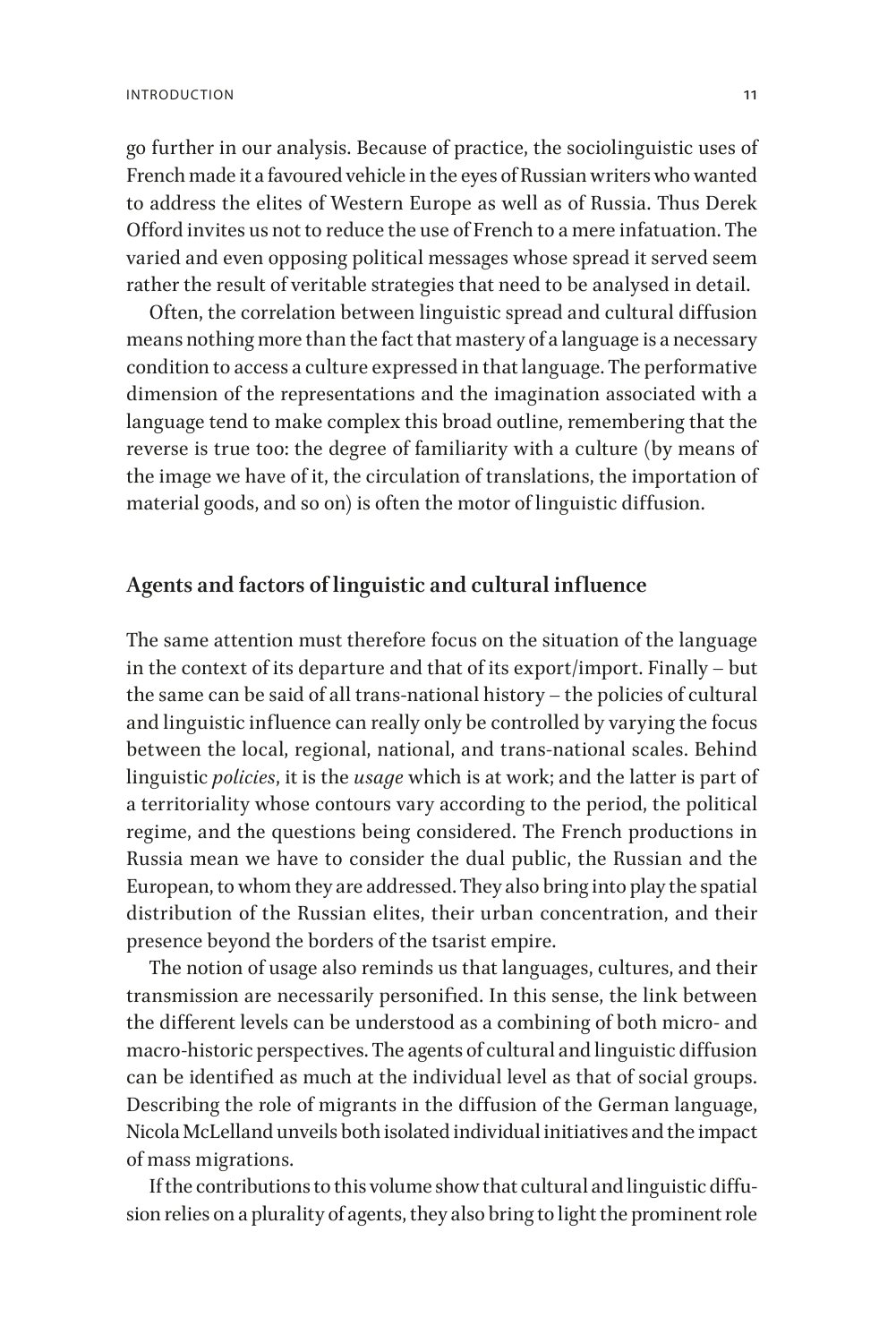of certain social or professional categories – nobles, diplomats, missionaries, administrators, men of letters, teachers, translators, and interpreters – as well as the type of structure (institutional or informal) on which they lean: scholarly, commercial and aristocratic networks, and links by marriage, schools, or missions. These different categories remind us that cultural and linguistic diffusion is never the result of just one factor. The role of the politician has been evoked earlier, but denominational factors are also very important. Their role is obvious in the missionary context, as shown by Paolo Pieraccini following the example of the action of the *Associazione Nazionale per Soccorrere i Missionari Cattolici Italiani*. But we could also mention the decisive impact of the Huguenots on the spread of French in northern Europe, or even the greater or lesser weight of Latin and vernacular languages – according to whether one is situated in a Catholic or Protestant context. The force of economic factors should not be neglected either. The concomitant creation of the Virginia Company of London and the East India Company at the beginning of the seventeenth century, devoted respectively to trade with North America and India, was the first agent of the diffusion of English on a large scale outside the British Isles. Nor must we underestimate the role of the Teutonic Knights and the Hanseatic trade in the propagation of German on the Baltic perimeter.

#### **Intentionality in question**

To speak of agents does not imply intentional or even conscious policies; far from it. To study the cultural and linguistic external policies of the European states means, in many cases, to assess the real action of states compared to the dynamics initiated by the speakers themselves (individuals or population groups). There is already the fact that systematic external linguistic policies were only put into place by states belatedly. Lucien Bély challenges the idea that the diplomatic use of French was an instrument of the power of France abroad. Not only was the use of French in no way exclusive, but it was also linked to factors of a more pragmatic than strategic order. Moreover, the implementation of official linguistic policies still did not mean that they were effective. That is the ultimate meaning of the works of Ferdinand Brunot, synthesized by Henri Besse: to assume that the spread of French was helped by the skill of the kings of France, who, rather than trying to impose its use, always favoured a sort of spontaneous *francophonie* in Europe. In contrast, aggressive policies put in place later under the Revolution, and then the First Republic, were to prove counterproductive.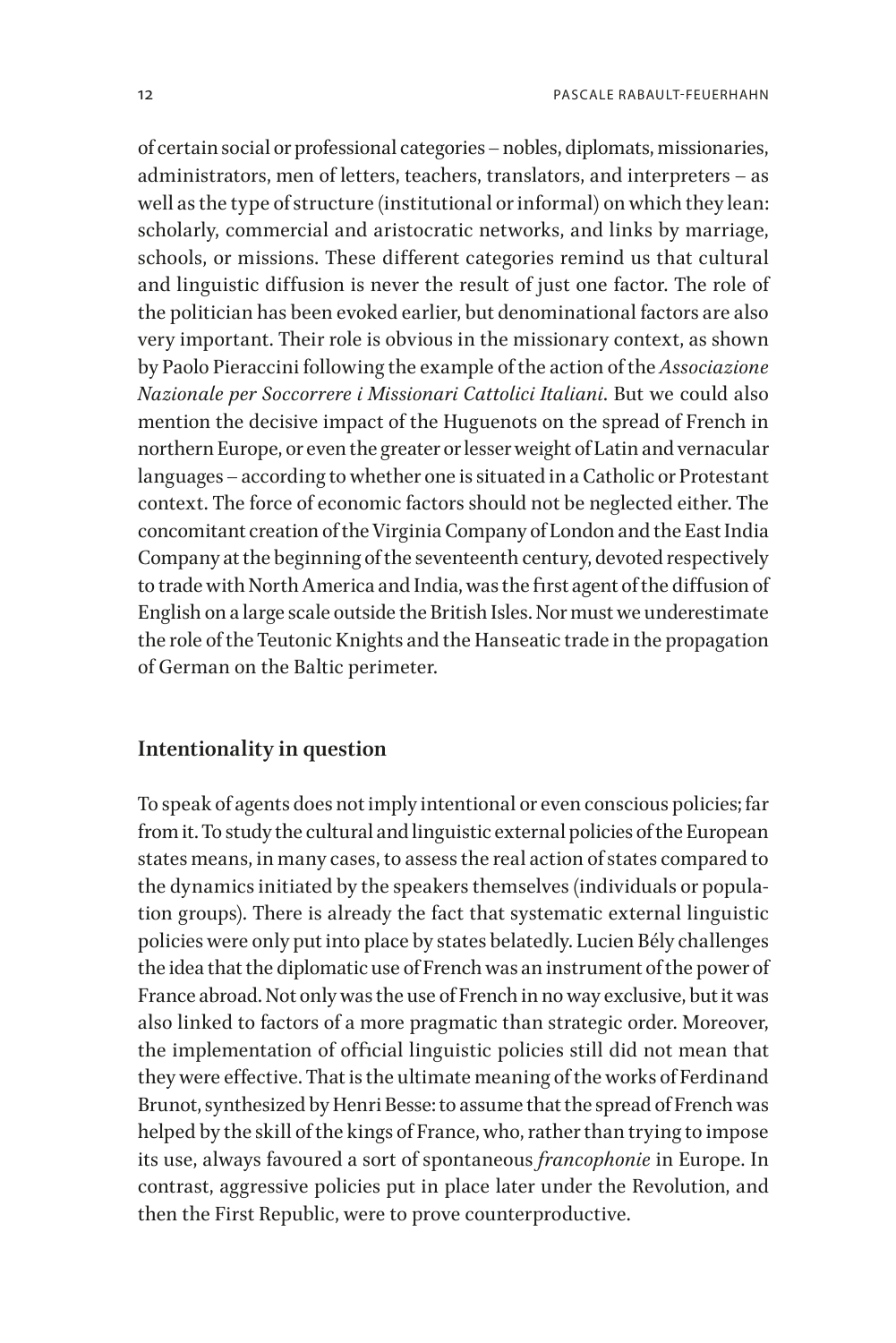As a last resort, this calling into question of the effectiveness of aggressive or coercive policies raises the question of what has the most influence on linguistic practice. Thus we will see that exiles (for political or religious motives) are important agents in the spread of their mother tongue beyond the borders of their native country, while being in an antagonistic relationship with its authorities. Nicola McLelland cites the case of the German radical Charles Follen, a political exile in the United States who became Professor of German at Harvard. On a larger scale, the Huguenots – émigrés in various European countries – formed a sort of Francophone culture against the King of France. In this precise case, we could go as far as to say that the spread of French was made at the expense of the royal power. These different examples indicate, in any case, that the culture conveyed by the language that is spreading is far from neutral. Far from being obvious, it can even be the object of rival definitions.

The case studies presented in this volume also demonstrate brilliantly that the spread of a language is not often the effect of its native speakers. The penetration of German in Russia in the eighteenth century corresponded to a willingness to make up for the perceived lack of a written culture in Russian. But the importing of a language is also a sign addressed to the outside. Vladislav Rjéoutski explains this mechanism with examples of translations into European languages realized in Russia in the second half of the eighteenth century. If we need to distinguish between those that were the result of individual initiatives and those that corresponded to a concrete policy of tsarist power, they all seem to be guided by the same determination to promote, in Europe, the image of a cultivated and modern Russia. In this sense, the external cultural and linguistic policies of the European states must be understood not only in the sense of the exporting of languages and cultures but also in their importing.

#### **Comprehending multilingualism**

To use notions such as 'importing', or to ask questions about what the spread of a language corresponds to in terms of needs of the receiving culture, is to recognize the fact that linguistic movement directly affects the private life of those who receive or appropriate a language or those on whom it has been imposed. For this reason, the failures of linguistic policies are as important as the successes. Coercive policies generate important efforts of resistance, which results in a gap between laws decreed and their implementation. What does this resistance correspond to politically and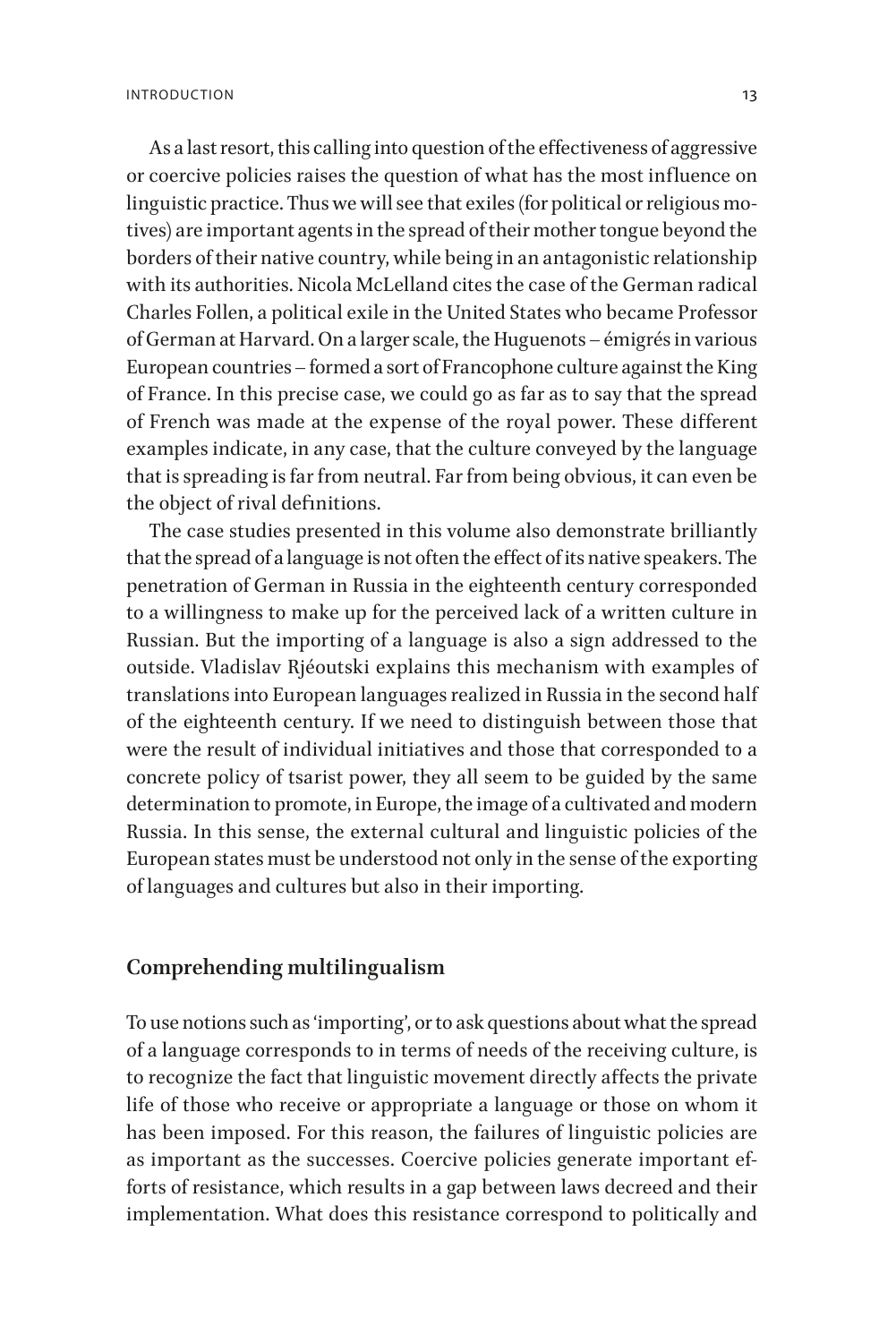14 PASCALE RABAULT-FEUERHAHN

culturally? The interest of such situations for the historian is that they are often an opportunity for each side to explain the reasons for the adoption or rejection of such and such a language.

Whatever the case, the different contributions to this volume invite us to go back over the commonly admitted representations according to which external cultural and linguistic policies have always been the instruments of a state's power. Certainly, the spread of a language is often linked to a situation of economic, social, or political domination of the culture it comes from. But the belated nature of official policies, the prevailing role of non-governmental agents, and the equal importance of exports and imports nuance this vision and call on us to make complex the very notion of imperialism. Are not the policies of linguistic imposition often expressed in a roundabout way? This is the case when a mastery of English becomes indispensable to gain access to certain posts in India. We must not forget that the question of knowing whether cultural and linguistic imperialism within Europe is of the same nature as that exercised by European countries in their colonies is still the subject of a lively debate.

So what then is the situation of the speakers? As we observed earlier, the exported language often already coexisted with other languages in its own original environment (for example, French with Latin and with regional languages). Being used in other environments, it raises new, plurilingual configurations distinguished from one another not only by the languages in use locally but also by the situation of the language that is spreading. In spite of traits that are frequently common, a same language will not be used in the same way in different countries: majority or minority, mother tongue or secondary language, popular or elitist, chosen or imposed, hybrid or not. At the end of the nineteenth century, to speak German in Prussia, on the banks of the Volga, or in Cameroon has not at all the same impact – whether political, identity-forming, or cultural – even if the language is supposed to signify a belonging to a community. The degree of mastery of the language will not be the same from one country to another, or even within the same country, from one social class to another. If French was present in numerous European courts in the seventeenth and eighteenth centuries, few princes knew more than a few basic phrases.

The concept of plurilingualism is not enough to render an account of the very diverse situations. It is necessary to take into account not only the number of languages present but also their effective distribution in order to discriminate, for example, between bilingualism and diglossia. Gilles Siouffi suggests the expediency of introducing still another term – that of 'colinguism' (of vernacular languages) – to account for the turning point in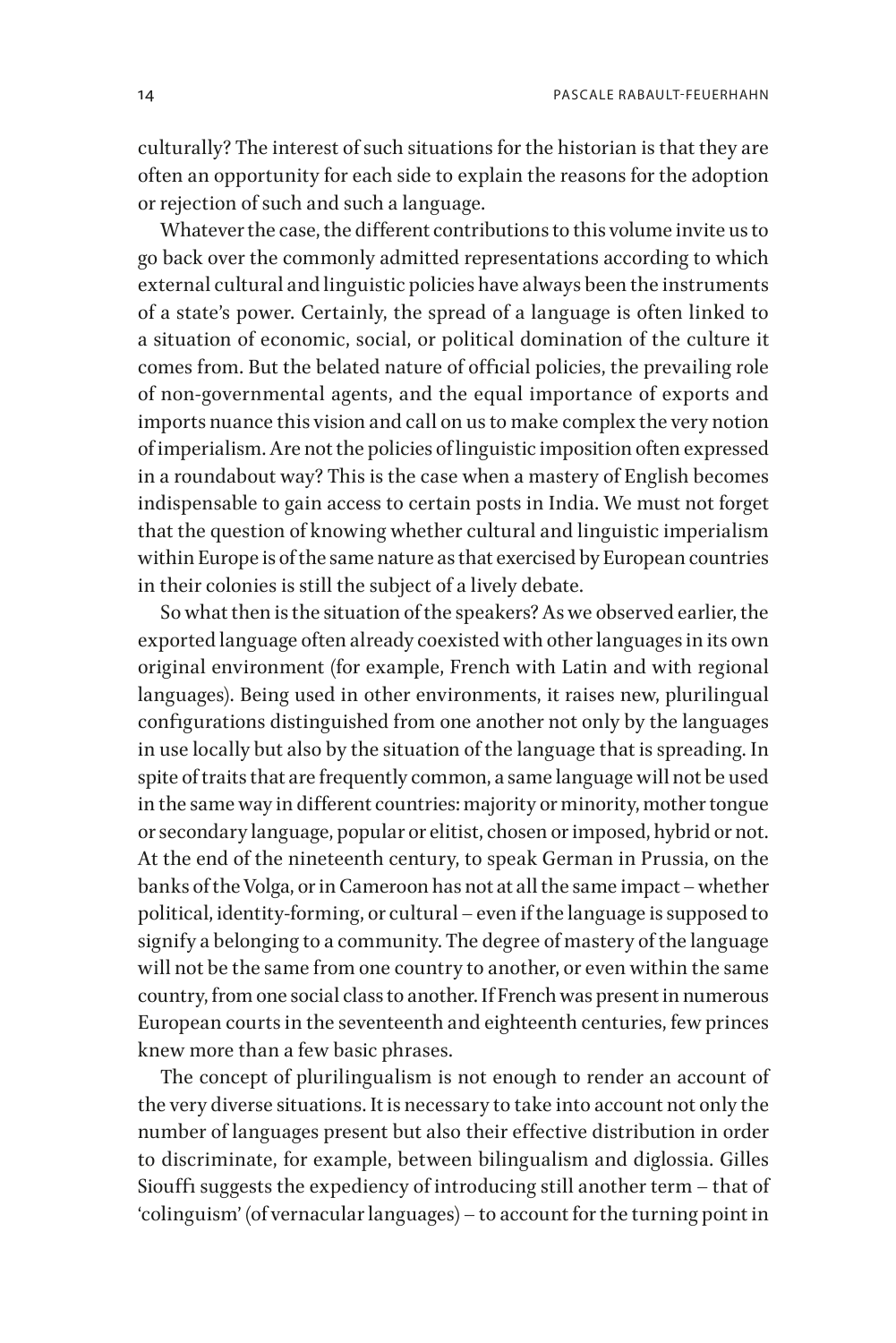European linguistic history represented by the use of languages of modern cultures (Italian, French, then English and so on) by non-native speakers.

By taking note of the fact that external cultural and linguistic policies of European countries cover more than a simple diplomatic or administrative arsenal, and by recognizing the profoundly human dimension of linguistic facts, the present volume demonstrates brilliantly the need for an interdisciplinary approach. It also allows a glimpse of the interesting possibility of opening a joint workshop with, for example, specialists on the history of books, of translation, trans-national history, or even linguistic hybridization. No doubt the initial pitfalls of the empirical approach will find their best solution here.

#### *Translated by Mary Robitaille-Ibbett*

#### **introduction (version française)**

En matière de politique linguistique et culturelle des États européens, l'historien pourrait s'attendre à bénéficier d'un matériau riche et concret, constitué de directives et de décrets, de débats et de traités, ou encore de recommandations d'experts. De telles sources existent bien sûr, mais le constat s'impose assez vite que les situations outrepassent cette documentation. Les politiques linguistiques et culturelles dirigées vers l'intérieur des États sont encore assez aisément cernables. Langue et culture sont considérées de longue date comme des ciments de l'État; légiférer et prendre des mesures pour promouvoir l'unité linguistique ou pour marquer le respect des langues et cultures locales était un instrument légitime et presque naturel de l'exercice du pouvoir. Les politiques extérieures offrent en revanche des contours beaucoup plus flous. L'ère de la promotion officielle des langues et cultures nationales à l'extérieur des frontières est somme toute très récente. Un rapide survol des dates de création des instituts culturels des différents pays européens suffit à s'en convaincre. L'Alliance française (1883) et la *Società Dante Alighieri* (1889) font figure de pionnières. C'est surtout entre les années 1930 et le début des années 1950 que le mouvement est lancé: le *Balassi Institut* est créé au début de cette vague, en 1927, avant le *British Council* en 1934, la *Pro Helvetia* en 1939, le *Danske Kulturinstitut* en 1940, le *Svenska Institut* en 1945 et le *Goethe Institut* en 1951. Les années 1990 verront se parachever le mouvement de dotation des États européens en instituts linguistiques et culturels avec l'*Instituto Cervantes* en 1991, l'*Istituto Camoes* en 1992, l'*Icelandic Language Institute* ou le *Österreich Institut* en 1997.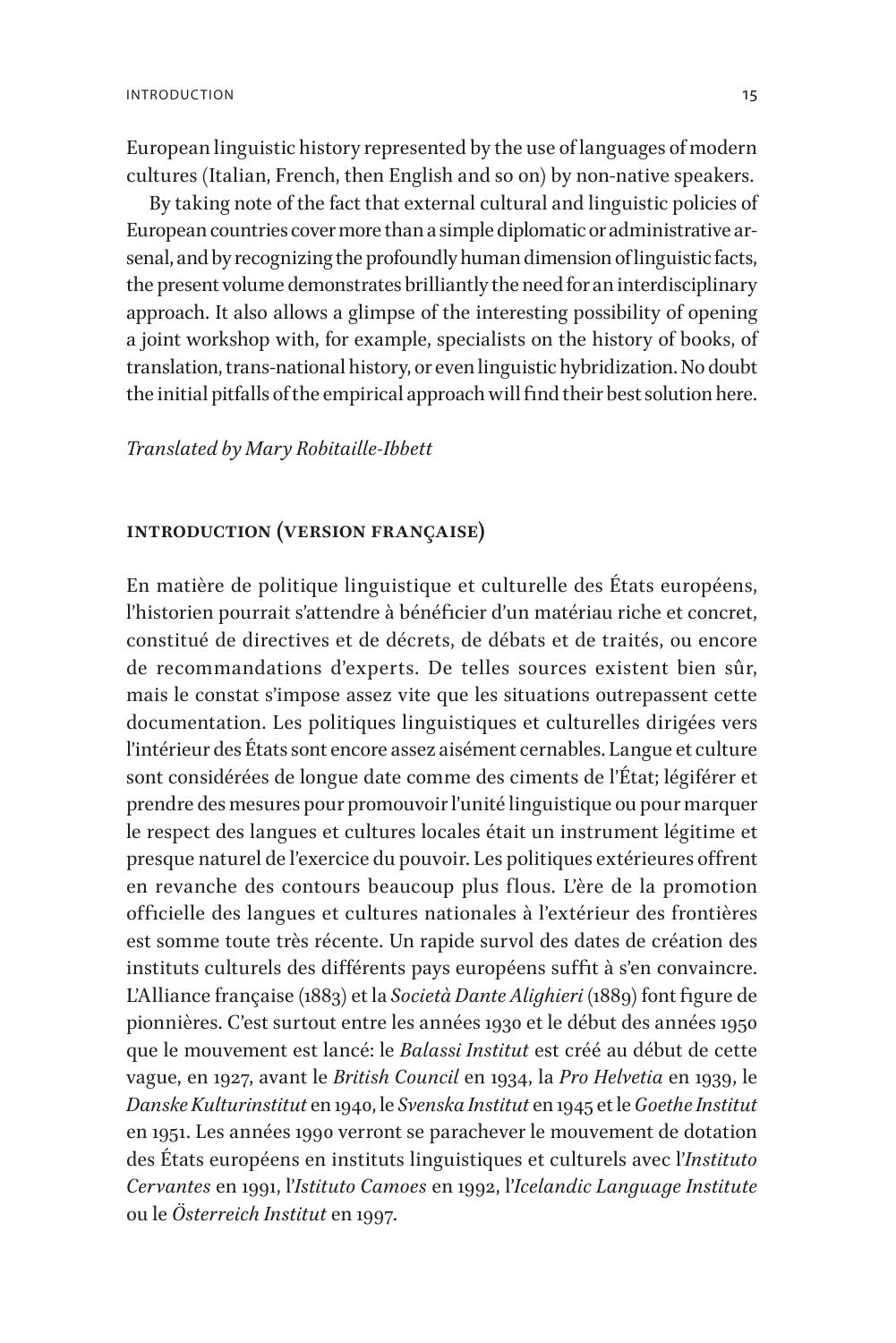L'effort de rayonnement culturel et linguistique des États ne se résume naturellement pas à l'existence de semblables institutions. Néanmoins, celles-ci signent l'existence d'une politique systématique et assumée – et surtout, acceptée et reconnue comme légitime par les pays qui les accueillent sur leur sol. Il n'est guère étonnant alors que l'après-Seconde Guerre mondiale, ère de paix, de prospérité, de stabilité territoriale et d'espoir en un avenir européen commun, ait été un moment privilégié en la matière. Mais qu'en est-il des périodes précédentes?

La dimension longtemps officieuse, secrète même, des politiques linguistiques et culturelles extérieures des États européens pourrait expliquer que les historiens se soient détournés d'un objet de recherche qui semblait par trop fuyant. Ce volume procède de l'intuition inverse: ces politiques doivent retenir l'attention précisément en vertu de leur caractère a priori insaisissable. Celui-ci invite à imaginer quelles sources peuvent être mobilisées et amène ainsi à questionner la notion même de 'politique': ses contours, ses vecteurs, et jusqu'à son degré d'intentionnalité.

Les politiques culturelles et linguistiques ont ceci de particulier qu'elles touchent à des entités – la culture et la langue – en prise avec l'humain et donc foncièrement évolutives. Si ce sont bien des individus qui leur donnent corps, elles procèdent néanmoins de pratiques collectives fermement ancrées. Aussi plastiques soient-elles, vouloir décréter le moment, la forme et la direction de leur changement suscite toujours d'importantes résistances. Pour saisir cette tension entre dynamique et inertie, mais aussi le jeu complexe des facteurs philosophiques, économiques, sociologiques ou anthropologiques qui participent à leur évolution, on ne peut faire l'économie du temps long. Répondant à cette exigence, ce volume fait porter l'enquête sur deux siècles complets, des traités d'Utrecht et de Rastatt (1713 et 1714) à la Première Guerre mondiale. Correspondant à des ruptures diplomatiques majeures – les deux traités sont généralement considérés comme ayant consacré l'utilisation du français comme langue diplomatique – ces bornes chronologiques constituent en outre de bons postes d'observation de la relation entre la politique extérieure *générale* et les politiques *culturelles et linguistiques* extérieures des États européens.

#### **De quelle langue parle-t-on?**

Puisque langues et cultures évoluent constamment, l'étude des politiques linguistiques et culturelles requiert d'avoir une vision précise du contexte sociolinguistique dans lequel elles s'inscrivent, afin d'éviter contre-sens ou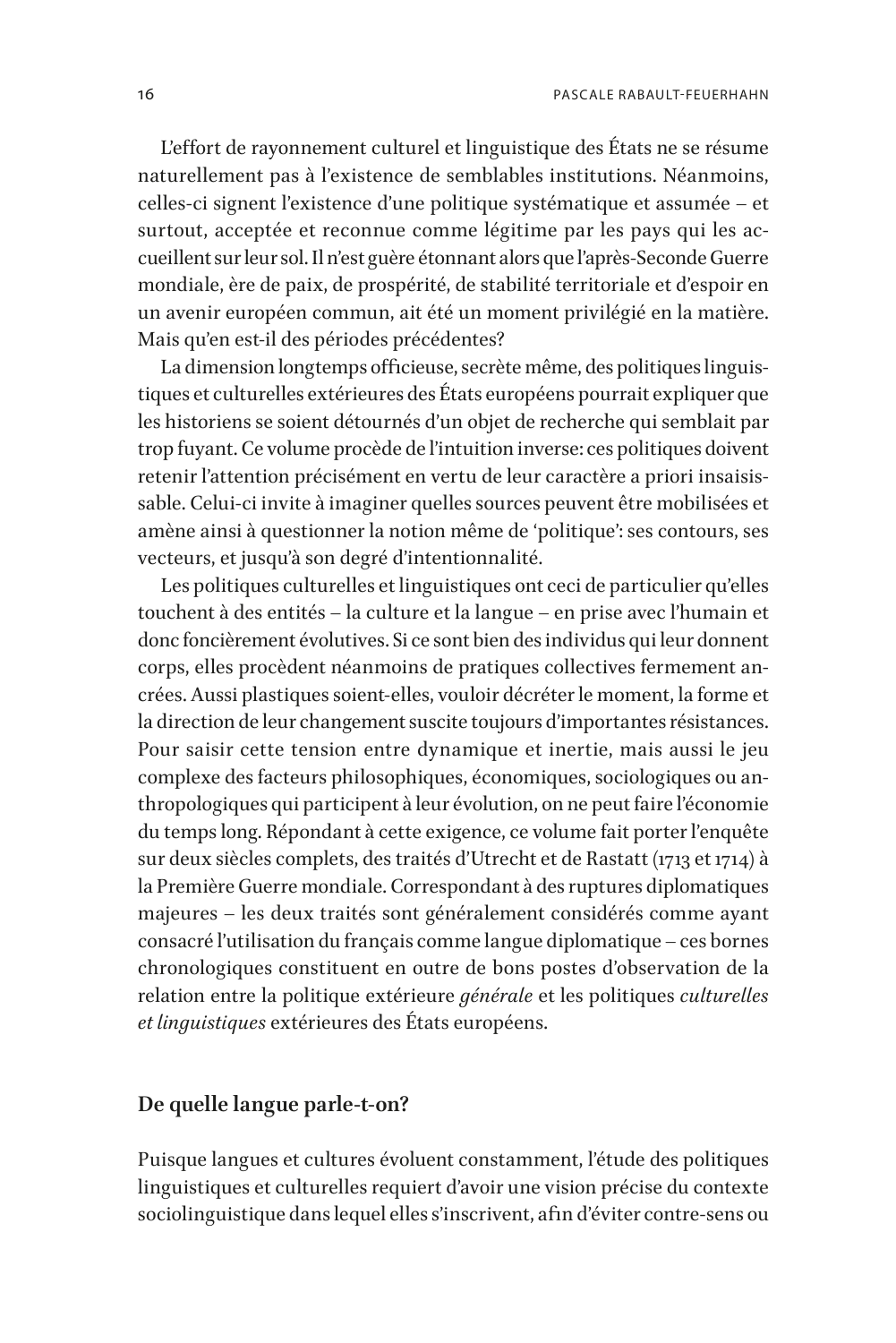anachronismes. L'observation vaut même pour une *lingua franca* comme le latin qui, souvent mâtiné des langues locales, prenait des formes variables selon les lieux et les contextes. Dès le dix-septième siècle, les Allemands s'enorgueillissent d'un latin supposément plus pur que celui de leurs voisins français. Comme le rappelle Henri Besse, Ferdinand Brunot imputera d'ailleurs l'usage du français dans les négociations des traités de Münster et de Nimègue à la moindre maîtrise du latin par les plénipotentiaires français – à rebours donc de l'idée selon laquelle il se serait agi d'une politique délibérée de Louis XIV.

Les langues 'nationales' demandent elles aussi à être cernées précisément pour comprendre les enjeux et les dynamiques de leur exportation. Comment par exemple aborder le rayonnement culturel extérieur du français au dix-huitième siècle sans connaître déjà le statut de cette langue en France même, notamment la distribution sociologique et géographique de son usage par rapport aux langues régionales? Les langues 'nationales' résultent de processus de normalisation et de politiques linguistiques de longue durée, dont les modalités varient selon les États et leur organisation. La politique du français sous l'Ancien régime n'a que peu à voir avec celle menée sous la Troisième République. Une république fédérale n'organisera pas sa politique linguistique de la même manière qu'une république centralisée; en fonction de leur politique d'intégration territoriale, un royaume ou un empire appréhenderont la diversité linguistique sur leur(s) territoire(s) selon des modalités différentes. L'acquisition de colonies enfin, oblige l'État colonisateur à repenser l'extension de sa langue nationale. La contribution de Nicola McLelland montre l'impact direct des changements de régime politique concernant la diffusion de la langue allemande à l'étranger. Si ce rayonnement fut longtemps conjoncturel, lié par exemple à des mouvements migratoires, l'unification allemande marqua un tournant. Le nouvel Empire wilhelminien initia une politique linguistique extérieure active, *via* des réseaux d'écoles allemandes à l'étranger; dans les colonies, cette politique s'exprima avec un volontarisme accru au tournant des dix-neuvième et vingtième siècles.

Les contributions rassemblées ici en témoignent: dans toute situation de transfert culturel, ce qui circule est soumis à une série de transformations. Pour promouvoir une langue à l'étranger, on se réfère souvent à un archétype – forcément artificiel et fantasmé – de cette langue. Il y a donc bien, dès en amont, un processus de sélection. Si la langue ne se prête pas en soi à la division, ce n'est jamais l'ensemble des pratiques linguistiques qui circule. Telle langue s'exportera de manière privilégiée comme langue de communication, telle autre comme langue de négociation, une autre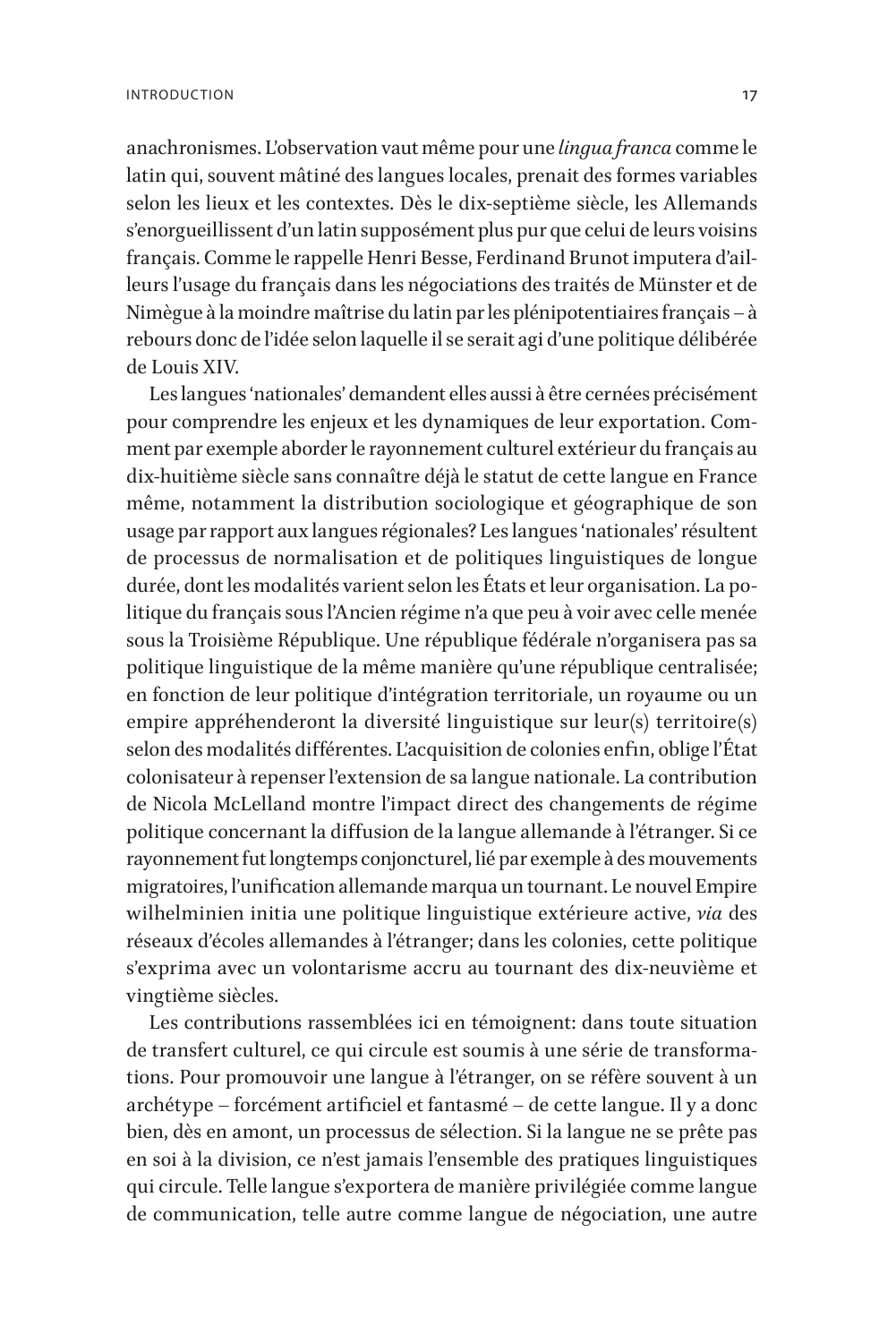encore comme langue littéraire. Dans tous les cas l'image sociale de l'idiome considéré – dans son pays de départ comme dans celui d'arrivée – détermine la possibilité et les formes de son exportation. Retraçant l'usage variable du français et de l'anglais dans les pays germanophones d'Europe centrale aux dix-huitième et dix-neuvième siècles, Konrad Schröder souligne la force des déterminants politiques dans la construction des images et des usages des langues, qui varièrent considérablement dans l'espace – l'Empire austro-hongrois n'est pas le Saint Empire romain germanique – comme dans le temps. Si le français fut, au moins officieusement, la langue privilégiée des négociations diplomatiques dès le dix-septième siècle, c'est bien parce qu'on anticipait le rôle prépondérant que la France allait jouer sur la scène européenne. À l'inverse, après 1870, la Prusse fit disparaître de l'enseignement secondaire cette langue considérée comme celle de l'ennemi héréditaire.

#### **Performativités**

Que la représentation de la langue coïncide ou non avec la réalité importe peu: ce qui compte, c'est la dynamique qu'elle enclenche (ou non). La notion de 'génie de la langue' en témoigne parfaitement. Même si le 'génie' attribué à une langue ressortit d'une version savante et philosophique du cliché ou du jugement de valeur, il n'en a pas moins une force performative. Gilles Siouffi suit l'évolution sinueuse de cette notion et de ses usages jusqu'au seuil du dix-neuvième siècle afin de comprendre quel type d'identité collective elle était censée promouvoir, à une époque antérieure aux États-nations. Débouchant inévitablement sur la question des rapports entre langue et peuple, la notion de 'génie de la langue' témoigne du tiraillement de la pensée européenne entre particularisme et universalisme, rationalisme et mysticisme. Par son insistance sur les idiosyncrasies linguistiques, elle favorisa une approche typologique et caractérologique. Mais, postulant la nature homogène et transhistorique des langues, elle servit aussi de contrepoids aux explications rationalistes et historico-comparatives de leur formation et de leur différenciation.

La notion de 'génie français' joue un rôle important dans l'argumentation développée par Ferdinand Brunot pour prouver que la diffusion du français en Europe fut moins le fait d'une politique active des monarques français, que du prestige d'une langue associée à tout un art de vivre et polie par un travail séculaire de normalisation. Les effets performatifs du 'génie' associé à une langue sont ici tout à fait manifestes. Henri Besse indique d'ailleurs que le terme, sous la plume de Brunot, a pour synonyme la 'vertu' et la 'force'.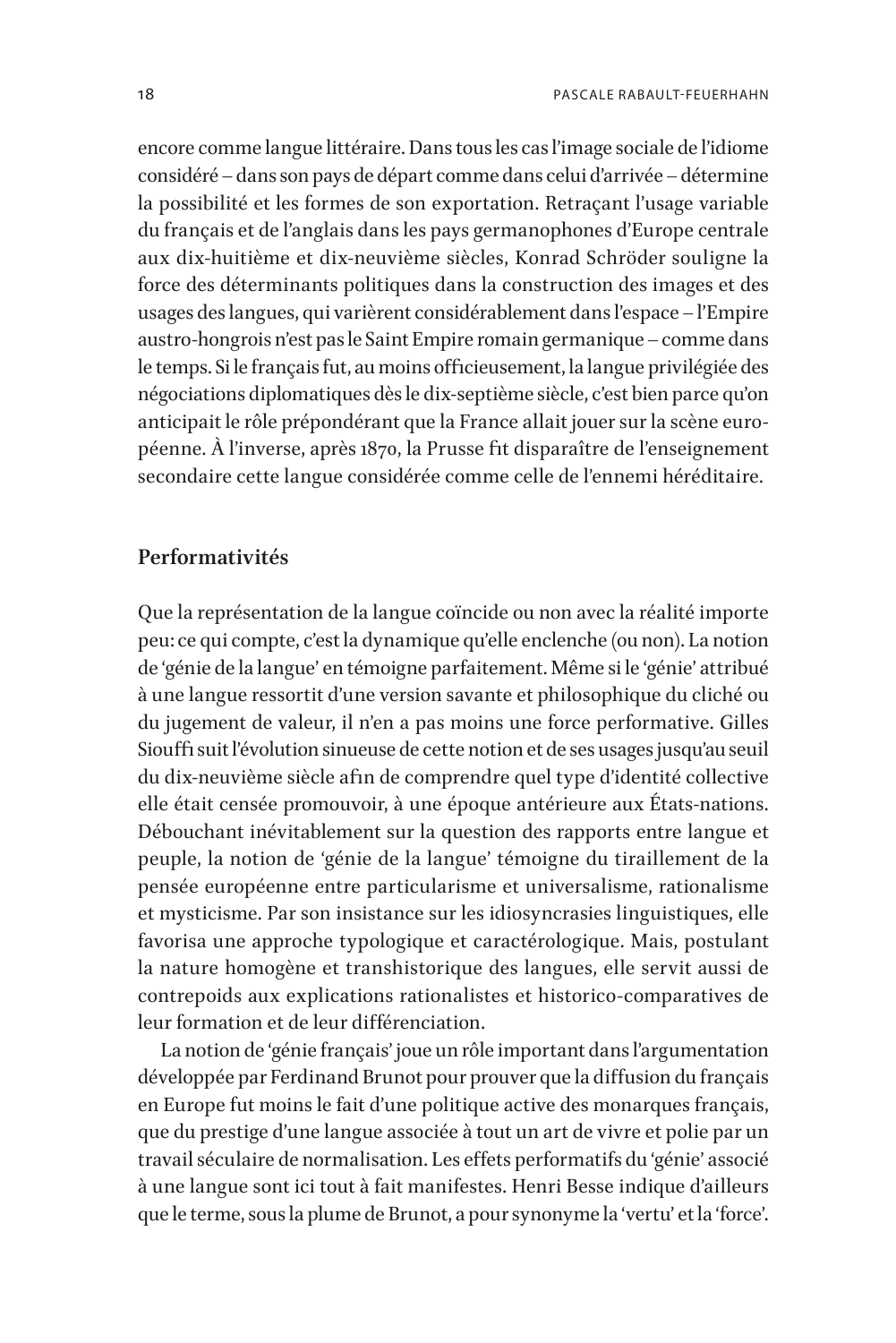Mais si les représentations populaires ou savantes d'une langue fonctionnent comme un moteur de son exportation, c'est bien parce qu'elles entrent en résonnance avec des besoins de la culture d'accueil. L'emploi intensif du français par les élites russes du milieu du dix-huitième au milieu du dix-neuvième siècle s'explique largement par le prestige et l'image aristocratique de cette langue. Mais il faut aller plus loin dans l'analyse. Par un effet d'entraînement, les usages sociolinguistiques du français le désignaient comme véhicule privilégié aux yeux des écrivains russes qui souhaitaient s'adresser aux élites d'Europe occidentales comme de Russie. Derek Offord invite ainsi à ne pas réduire l'usage du français à un simple engouement. Les messages politiques variés et même opposés dont il servit la diffusion ressortissent de véritables stratégies qu'il convient d'analyser en détail.

Bien souvent, la corrélation entre diffusion linguistique et diffusion culturelle est ramenée au fait que maîtriser une langue est la condition pour accéder à la culture exprimée dans cette langue. La dimension performative des représentations et de l'imaginaire associés à une langue invite à complexifier ce schéma en rappelant que l'inverse se vérifie aussi: la familiarité plus ou moins grande avec une culture (par le biais de l'image que l'on s'en fait, de la circulation de traductions, de l'importation de biens matériels, etc.) sert souvent de locomotive à la diffusion linguistique.

#### **Acteurs et facteurs du rayonnement linguistique et culturel**

La même attention doit donc être portée à la situation de la langue dans son contexte de départ et dans celui de son exportation/importation. Au fond – mais on pourrait l'affirmer de tout sujet d'histoire transnationale – les politiques de diffusion culturelle et linguistique ne peuvent être véritablement circonscrites qu'en faisant varier la focale entre l'échelle locale, régionale, nationale et transnationale. Derrière les 'politiques' linguistiques, ce sont bien des 'usages' qui sont en jeu, et ceux-ci sont inscrits dans une territorialité dont les contours varient selon les époques, les régimes politiques, et les questions considérées. Les productions en français en Russie impliquent de mettre en regard le double public, russe et européen, auquel elles s'adressent; elles mettent aussi en jeu la répartition spatiale des élites russes, leur concentration urbaine comme leur présence hors des frontières de l'Empire tsariste.

La notion d'usage vient également rappeler que les langues, les cultures et leur transmission sont nécessairement incarnées. En ce sens, l'articulation des échelles se comprend aussi comme la combinaison des perspectives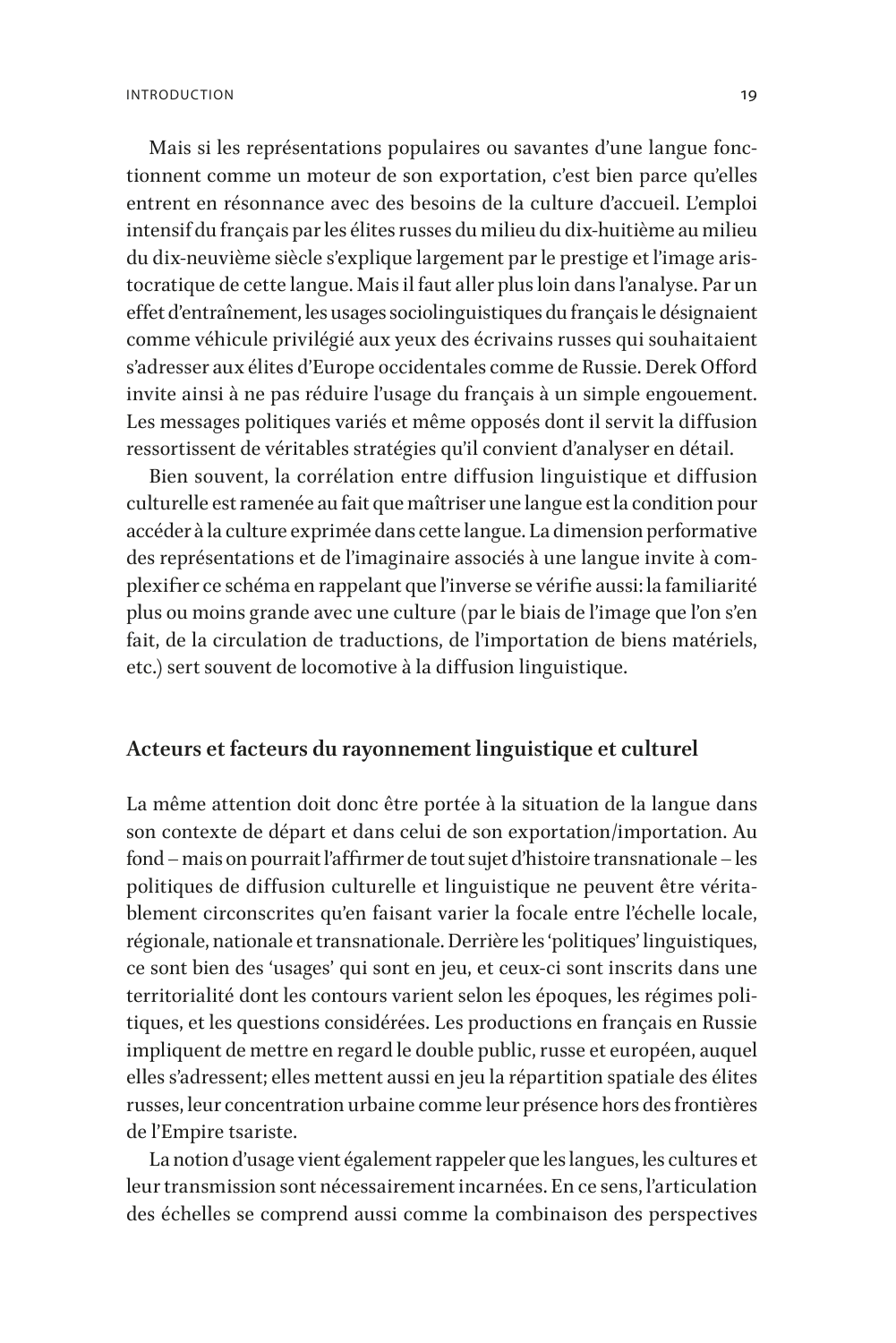micro- et macro-historiques. Les acteurs de la diffusion culturelle et linguistique peuvent être identifiés autant au niveau individuel qu'à celui de groupes sociaux. Décrivant le rôle des migrants dans la diffusion de la langue allemande, Nicola McLelland met au jour à la fois les initiatives d'individus isolés et l'impact des migrations de masses.

Si les contributions de ce volume montrent que la diffusion linguistique et culturelle repose sur une pluralité d'acteurs, elles font toutefois émerger le rôle prépondérant de certaines catégories sociales ou professionnelles: nobles, diplomates, missionnaires, administrateurs, hommes de lettres, enseignants, traducteurs et interprètes, ainsi que le type de structures (institutionnelles ou informelles) sur lesquelles elles s'appuient: réseaux savants, commerciaux, aristocratiques, liens matrimoniaux, écoles ou missions. Ces différentes catégories viennent rappeler que la diffusion linguistique et culturelle ne se laisse jamais ramener à un facteur univoque. Le rôle du politique a déjà été évoqué plus haut. Les facteurs confessionnels sont également très importants. Leur rôle est évident en contexte missionnaire, comme le montre Paolo Pierracini à l'exemple de l'action de la Société d'aide aux missionnaires italiens en Méditerranée (*Associazione Nazionale per Soccorrere i Missionari Cattolici Italiani*). Mais on pourrait mentionner aussi l'impact décisif des Huguenots sur la diffusion du français en Europe du Nord, ou bien encore le poids plus ou moins grand du latin et des langues vernaculaires selon que l'on se situe en contexte catholique ou protestant. La force des facteurs économiques ne saurait non plus être négligée. La création concomitante de la *Virginia Company of London* (Compagnie coloniale anglaise de la Virginie) et de l'*East India Company* (Compagnie des Indes orientales) au début du dix-septième siècle, dédiées respectivement au commerce avec l'Amérique du Nord et avec l'Inde, fut le premier ressort de la diffusion de l'anglais à grande échelle hors des îles britanniques. On pourrait aussi évoquer le rôle des chevaliers teutoniques et du commerce hanséatique dans la propagation de l'allemand sur les pourtours de la Baltique.

#### **L'intentionnalité en question**

Parler d'acteurs n'implique pas, loin s'en faut, que l'on soit en présence de politiques intentionnelles ou même conscientes. Étudier les politiques linguistiques et culturelles extérieures des États européens revient, dans bien des cas, à évaluer l'action réelle des pouvoirs étatiques en regard des dynamiques initiées par les locuteurs eux-mêmes (individus ou groupes de populations). Il y a, déjà, le fait que les politiques linguistiques extérieures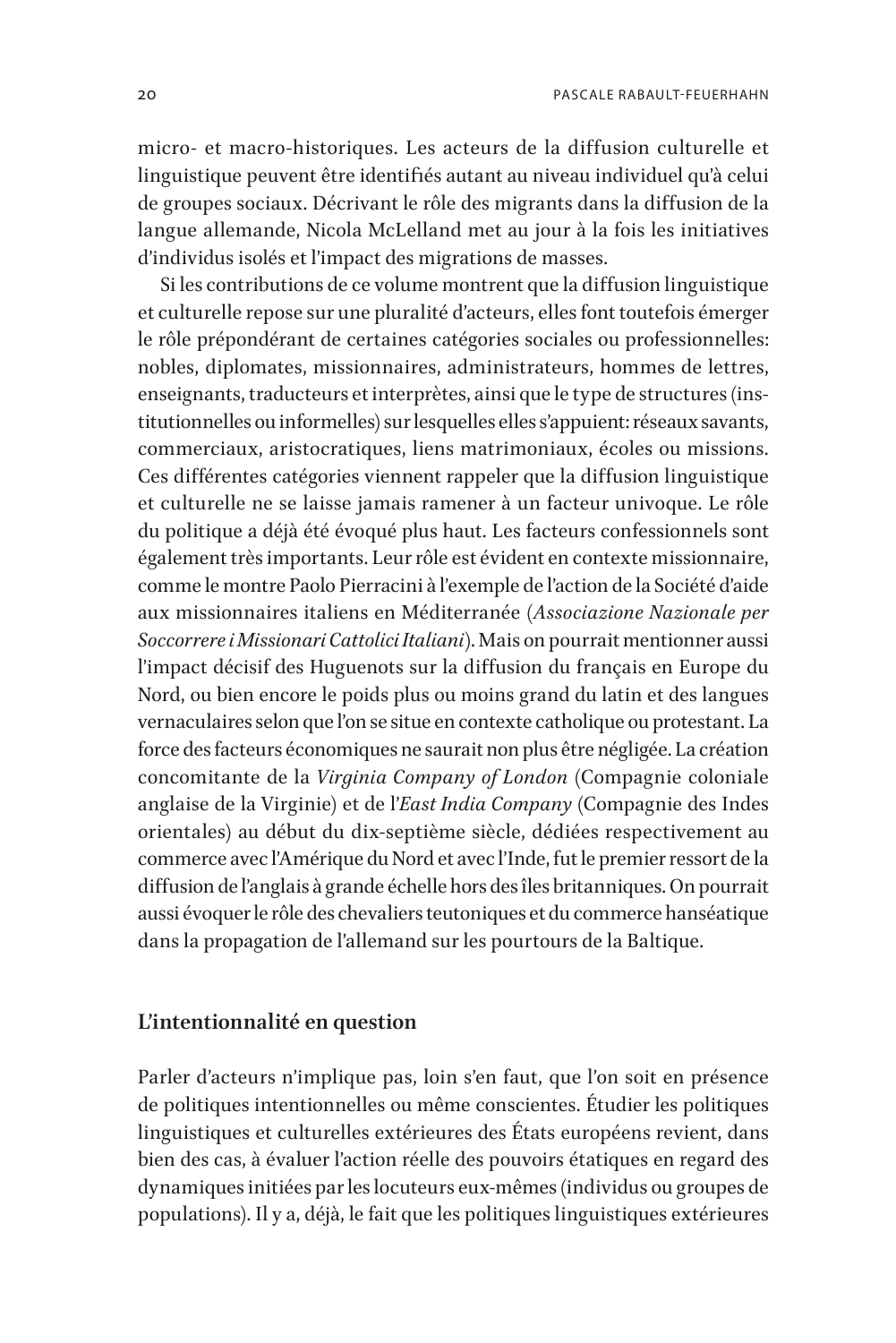systématiques n'aient été mises en place que tardivement par les États. Lucien Bély met ainsi en question l'idée que l'usage diplomatique du français aurait été un instrument de la puissance de la France à l'étranger. Non seulement l'usage du français n'avait rien d'exclusif, mais il était lié à des facteurs d'ordre plus pragmatique que stratégique. En outre, la mise en œuvre de politiques linguistiques officielles n'implique pas encore qu'elles soient efficaces. C'est là le sens ultime des travaux de Ferdinand Brunot dont Henri Besse fait la synthèse: postuler que la diffusion du français fut favorisée par l'habileté des rois de France qui, plutôt que de chercher à en imposer l'usage, privilégièrent toujours une sorte de francophonie spontanée de l'Europe. Les politiques volontaristes mises ensuite en œuvre sous la Révolution puis sous le premier Empire auraient au contraire prouvé leur caractère contreproductif.

En dernier ressort, de telles mises en cause de l'efficacité des politiques volontaristes ou coercitives amènent à se demander qui a le plus de prise sur les pratiques linguistiques. On relèvera ainsi que les exilés (pour des motifs politiques ou religieux) sont des acteurs importants de la diffusion de leur langue maternelle hors des frontières de leur pays d'origine, tout en étant dans une situation conflictuelle avec les autorités de celui-ci. Nicola McLelland cite le cas du radical allemand Charles Follen, exilé politique aux États-Unis et qui devint professeur d'allemand à Harvard. À une plus large échelle, les huguenots émigrés dans différents pays d'Europe constituèrent une sorte de culture francophone commune contre le Roi de France. Dans ce cas précis, on pourrait aller jusqu'à dire que la diffusion du français s'est faite aux dépens du pouvoir royal! Ces différents exemples indiquent en tout état de cause que la culture véhiculée par la langue qui se diffuse n'a rien de neutre. Loin d'être un donné, elle peut même faire l'objet de définitions concurrentes.

Les études de cas menées dans ce volume démontrent aussi de façon éclatante que la diffusion d'une langue n'est souvent pas le fait de ses locuteurs natifs. La pénétration de l'allemand en Russie au dix-huitième siècle correspond à une volonté de pallier l'absence ressentie de culture écrite en russe. Mais l'importation d'une langue est aussi un signe adressé à l'extérieur. Vladislav Rjéoutski explique ce mécanisme à l'exemple des traductions en langues européennes réalisées en Russie dans la deuxième moitié du dix-huitième siècle. S'il faut faire la part des choses entre celles qui relèvent d'initiatives individuelles et celles qui correspondent à une politique concrète du pouvoir tsariste, toutes semblent bien guidées par une même volonté de promouvoir vis-à-vis de l'Europe l'image d'une Russie moderne et cultivée. En ce sens, les politiques culturelles et linguistiques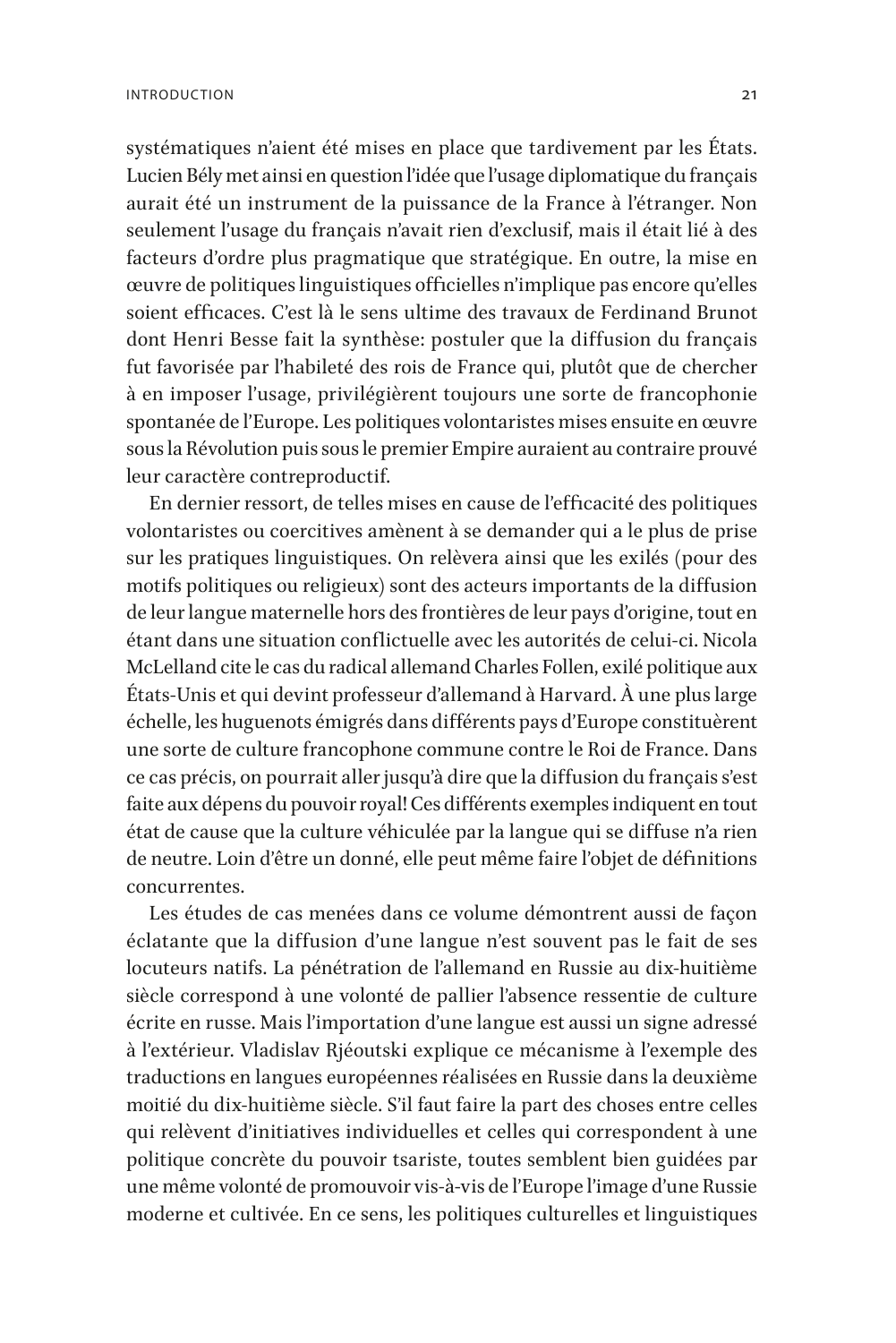extérieures des États européens ne doivent pas seulement s'entendre au sens de l'exportation de langues et de cultures, mais aussi de leur importation.

#### **Appréhender le multilinguisme**

Faire intervenir des notions comme celle d''importation' ou s'interroger sur ce à quoi la diffusion d'une langue correspond en termes de besoins de la culture d'accueil, c'est prendre acte du fait que les circulations linguistiques affectent directement la vie intime de ceux qui reçoivent ou s'approprient une langue, ou à qui on cherche à l'imposer. Pour cette raison, les situations d'échec des politiques linguistiques importent tout autant que celles de réussite. Les politiques coercitives génèrent d'importants effets de résistance, qui se traduisent par un écart entre les règles édictées et leur mise en œuvre. À quoi ces résistances correspondent-elles sur le plan culturel et politique? L'intérêt de telles situations pour l'historien est qu'elles sont souvent l'occasion pour chacun des camps en présence d'expliciter les raisons de l'adoption ou du rejet de telle ou telle langue.

En tout état de cause, les différentes contributions de ce volume invitent à revenir sur la représentation communément admise selon laquelle les politiques linguistiques et culturelles extérieures auraient toujours été des instruments de la puissance étatique. Certes, la diffusion d'une langue est souvent liée à une situation de domination économique, sociale ou politique de la culture dont elle émane. La frontière semble alors ténue entre diffusion et impérialisme linguistique. Mais le caractère tardif des politiques officielles, le rôle prédominant d'acteurs non gouvernementaux, l'importance égale des phénomènes d'exportation et d'importation viennent nuancer cette vision et appellent à complexifier la notion même d'impérialisme. Les politiques d'imposition linguistique ne s'expriment-elles pas de façon détournée? C'est le cas lorsque la maîtrise de l'anglais devient indispensable pour accéder à certains postes en Inde. On rappellera d'ailleurs que la question de savoir si l'impérialisme linguistique et culturel au sein de l'Europe est de la même nature que celui exercé par les pays européens sur leurs colonies est toujours vivement débattue.

Qu'en est-il, alors, de la situation linguistique des locuteurs? Comme nous l'observions plus haut, bien souvent la langue exportée coexiste déjà avec d'autres langues dans son propre environnement d'origine (par exemple, le français avec le latin et des langues régionales). En étant utilisée dans d'autres environnements, elle suscite de nouvelles configurations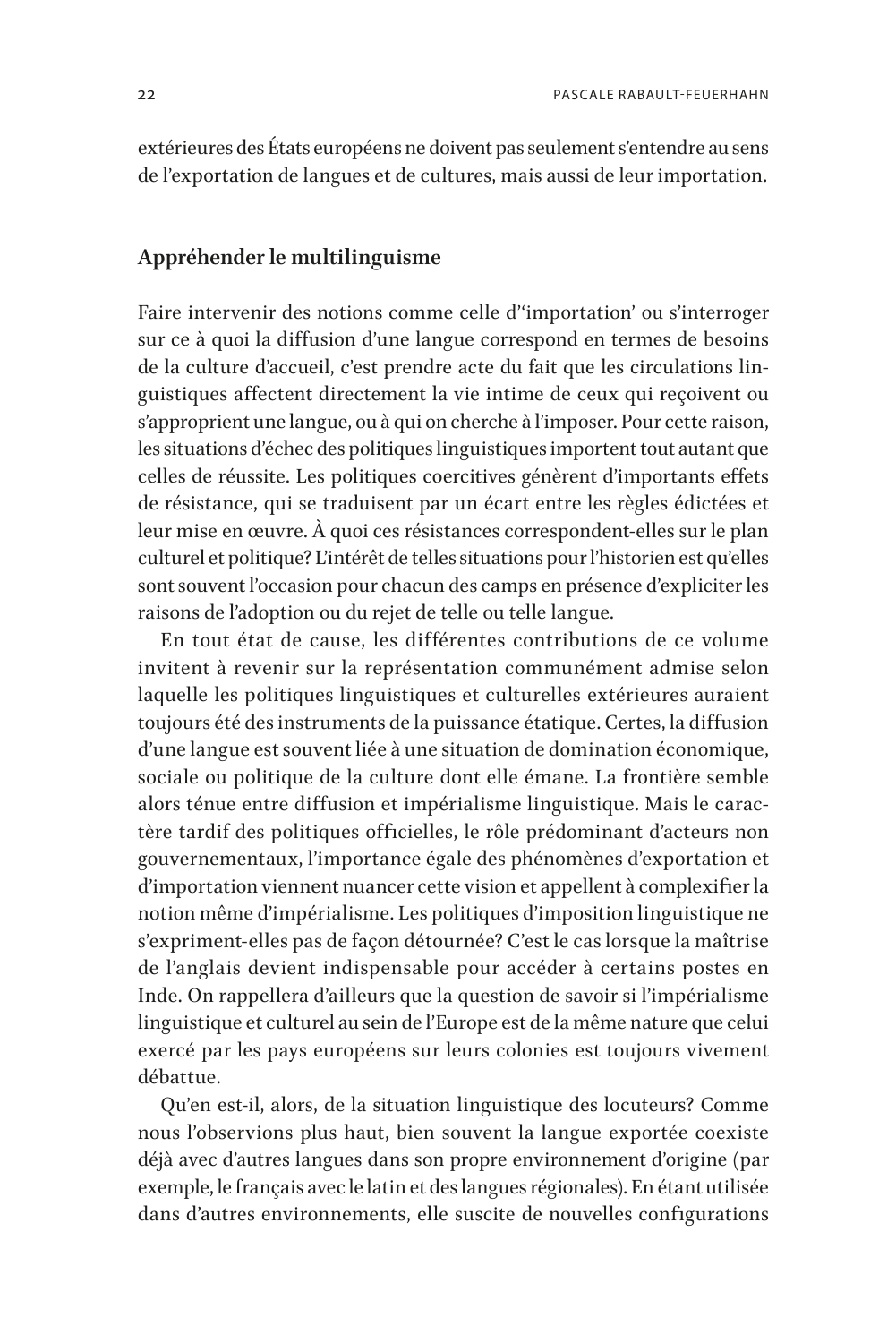plurilingues qui se distinguent les unes des autres non seulement par les langues en présence, mais aussi par la situation de la langue diffusée. En dépit de traits parfois communs, une même langue ne sera pas employée de la même manière dans différents pays: majoritaire ou minoritaire, maternelle ou secondaire, populaire ou élitaire, choisie ou imposée, hybridée ou non. Parler allemand à la fin du dix-neuvième siècle en Prusse, sur les bords de la Volga ou bien au Cameroun n'a assurément pas la même portée politique, identitaire ni culturelle, même si la langue est censée signer une communauté d'appartenance. Le degré de maîtrise ne sera pas non plus le même d'un pays à l'autre ni même, au sein d'un même pays, d'une classe sociale à l'autre. Si le français était présent dans de nombreuses cours d'Europe aux dix-septième et dix-huitième siècles, peu de princes en connaissaient plus de quelques phrases types!

Le concept de plurilinguisme ne suffit donc pas pour rendre compte de situations très diverses. Il est nécessaire de prendre en considération le nombre de langues en présence mais aussi leur distribution effective afin de discriminer par exemple entre bilinguisme et diglossie. Gilles Siouffi suggère l'opportunité d'introduire encore un autre terme, celui de 'colinguisme' (des langues vernaculaires), pour rendre compte du tournant que représenta, dans l'histoire linguistique européenne, l'usage de langues de culture modernes (italien, français, puis anglais…) par des locuteurs non maternels.

En prenant acte du fait que les politiques linguistiques et culturelles extérieures des pays européens recouvrent plus que de simples arsenaux diplomatiques ou administratifs et en faisant droit à la dimension profondément humaine des faits langagiers, le présent volume démontre avec éclat la nécessité d'une approche interdisciplinaire et laisse dès lors entrevoir l'intérêt d'ouvrir des chantiers communs avec, par exemple, les spécialistes d'histoire du livre, d'histoire des traductions, d'histoire transnationale, ou encore de métissages linguistiques. Sans doute les écueils initiaux de l'approche empirique trouveraient-ils là leur meilleure résolution.

#### **About the author**

**Pascale Rabault-Feuerhahn** is a CNRS researcher (UMR Pays Germaniques-Transferts culturels, PSL Research University, Paris) who specializes in the transnational history of the human sciences, with a focus on Oriental philology. She is the author of *Archives of Origins: Sanskrit, Philology,*